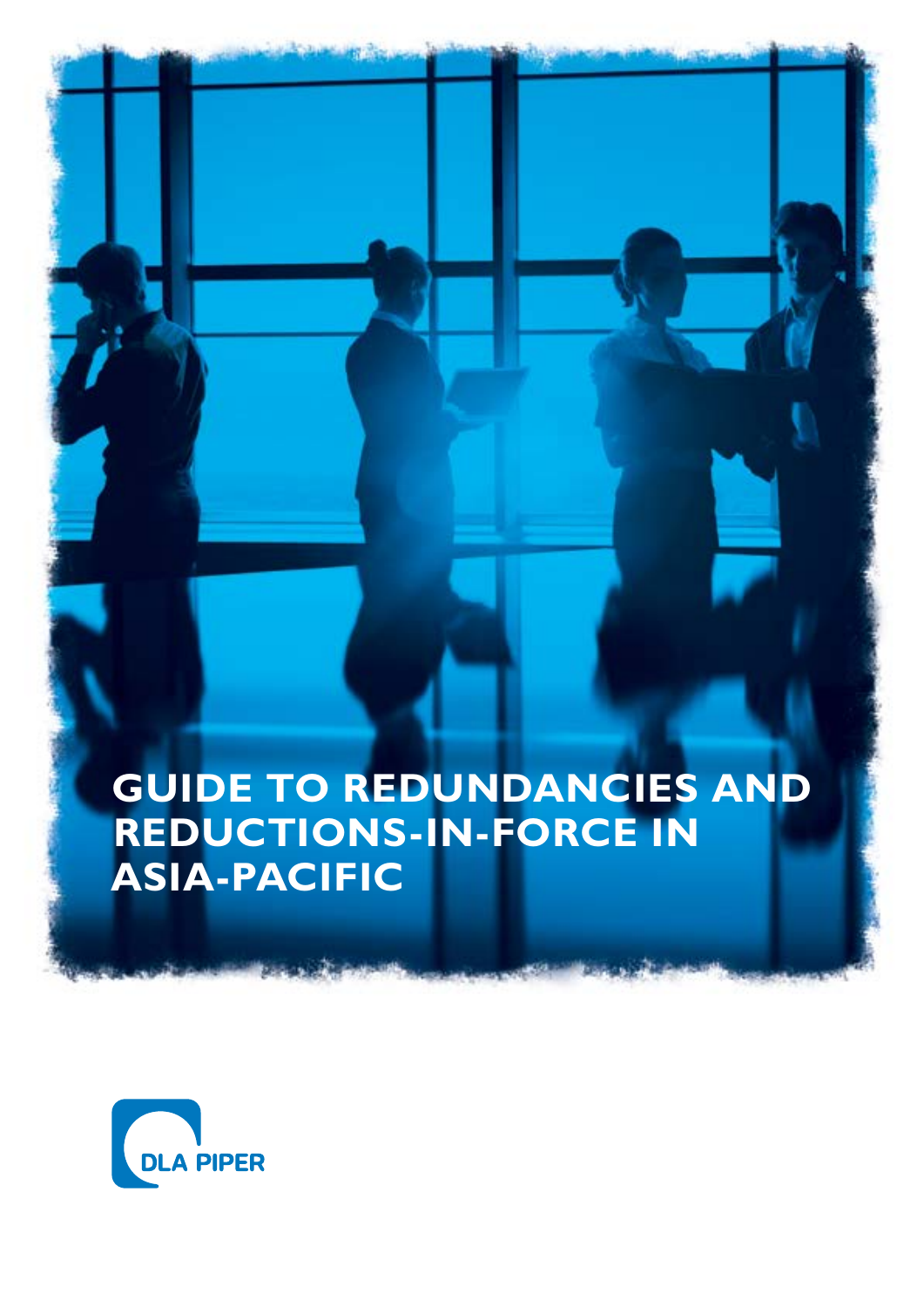## **Introduction**

Welcome to DLA Piper's Guide to Redundancies and Reductions-in-Force in Asia-Pacific!

Employers across Asia-Pacific are increasingly facing short-falls in work and reductions in demand in a competitive market. Many are having to conduct redundancy processes which ultimately result in decreasing their employee headcount and reductions-in-force. Multinational employers need to be aware that the process and tests for redundancy are not identical across borders, and any 'one-size-fits-all' approach to handling reductions-in-force, particularly in the Asia-Pacific region brings considerable risk to the business.

This Guide acts as a handy aid for employers, offering some insight into when a redundancy situation can be said to have arisen and what the local law requires for an employer to be compliant across the Asia-Pacific region. In particular, Australia, China, Hong Kong, India, Indonesia, Japan, Korea, Malaysia, the Philippines, Singapore, Taiwan and Thailand. The Guide summarises the key employment law issues in each jurisdiction and offers high-level, practical guidance for employers on how to handle the sensitive, and often complex procedures under different legal systems. However, we do suggest that specific local advice is sought before implementing any redundancy termination.



**Pattie Walsh**

Partner Head of Employment Asia-Pacific **T** +61 2 9286 8197 pattie.walsh@dlapiper.com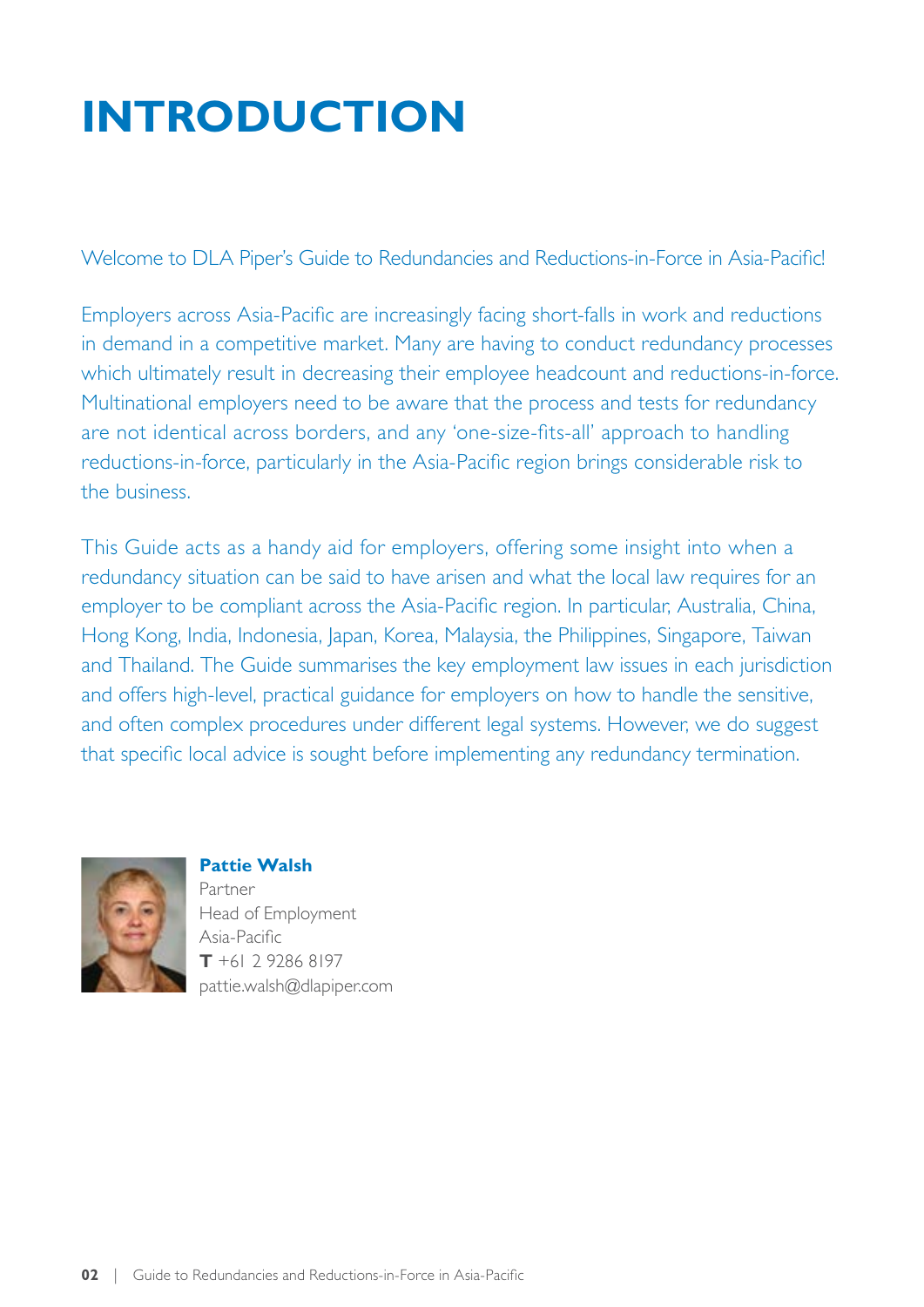### **Australia**

In Australia, the Commonwealth Fair Work Act 2009 (Cth) oversees most Australian workplaces and sets out the minimum procedure that an employer must follow. However, particular state legislation and industrial instruments (such as awards and enterprise agreements) may apply.

|                         | <b>Criteria</b>                                                                                                                                                                                                                                                                                                                                                                                                                                 |  |
|-------------------------|-------------------------------------------------------------------------------------------------------------------------------------------------------------------------------------------------------------------------------------------------------------------------------------------------------------------------------------------------------------------------------------------------------------------------------------------------|--|
|                         | A genuine redundancy situation occurs when, as a result of operational changes, an employer no longer requires an<br>employee's job to be performed. In addition, an employer must:                                                                                                                                                                                                                                                             |  |
|                         | comply with any obligation contained in a modern award or enterprise agreement to consult about<br>the redundancy, and (if retrenching 15 or more employees) comply with the consultation provisions of the<br>Fair Work Act 2009; and                                                                                                                                                                                                          |  |
|                         | in order to minimise exposure to unfair dismissal claims, consider whether the employee can be redeployed into<br>the employer's enterprise or into an associated entity.                                                                                                                                                                                                                                                                       |  |
| $\overline{2}$          | Categories of employees for which redundancy termination is prohibited                                                                                                                                                                                                                                                                                                                                                                          |  |
|                         | There are no specific categories of employees that cannot be terminated by reason of redundancy.                                                                                                                                                                                                                                                                                                                                                |  |
| $\overline{\mathbf{3}}$ | <b>Process/Timing</b>                                                                                                                                                                                                                                                                                                                                                                                                                           |  |
|                         | The employer should give the employee written notice of termination or payment in lieu of notice. The required<br>amount of notice under the Fair Work Act is one to five weeks depending on the employee's period of continuous<br>service with the employer and his/her age. The employee may have a more generous entitlement under their<br>employment contract.                                                                            |  |
| $\overline{\mathbf{4}}$ | <b>Payments</b>                                                                                                                                                                                                                                                                                                                                                                                                                                 |  |
|                         | An employee who has at least one year of continuous service and who works for an employer that employs 15 or<br>more employees (including deemed employees of associated companies), may be entitled to a redundancy payment<br>of up to 16 weeks' pay under the Fair Work Act. A more generous entitlement may also apply under a contract,<br>policy or award (including a former State award) or enterprise agreement.                       |  |
|                         | The amount of redundancy pay under the Fair Work Act is calculated using the employee's base rate of pay for their<br>ordinary hours of work and is commensurate with the employee's period of continuous service with the employer. As<br>this entitlement was introduced from I January 2010, service prior to I January 2010 is only counted if the employee<br>had an entitlement to redundancy pay (e.g. under an award) before this date. |  |

| <b>Collective consultation required? If so, when?</b> | YES, if 15 or more employees are to be made<br>redundant. Consultation must occur prior to notice of<br>termination being given. |
|-------------------------------------------------------|----------------------------------------------------------------------------------------------------------------------------------|
| Individual consultation required? If so, when?        | <b>NO</b>                                                                                                                        |
| <b>Selection process required?</b>                    | <b>NO</b>                                                                                                                        |
| Duty to offer alternative employment?                 | <b>NO</b>                                                                                                                        |
| <b>Statutory right to payment in lieu of notice?</b>  | <b>NO</b>                                                                                                                        |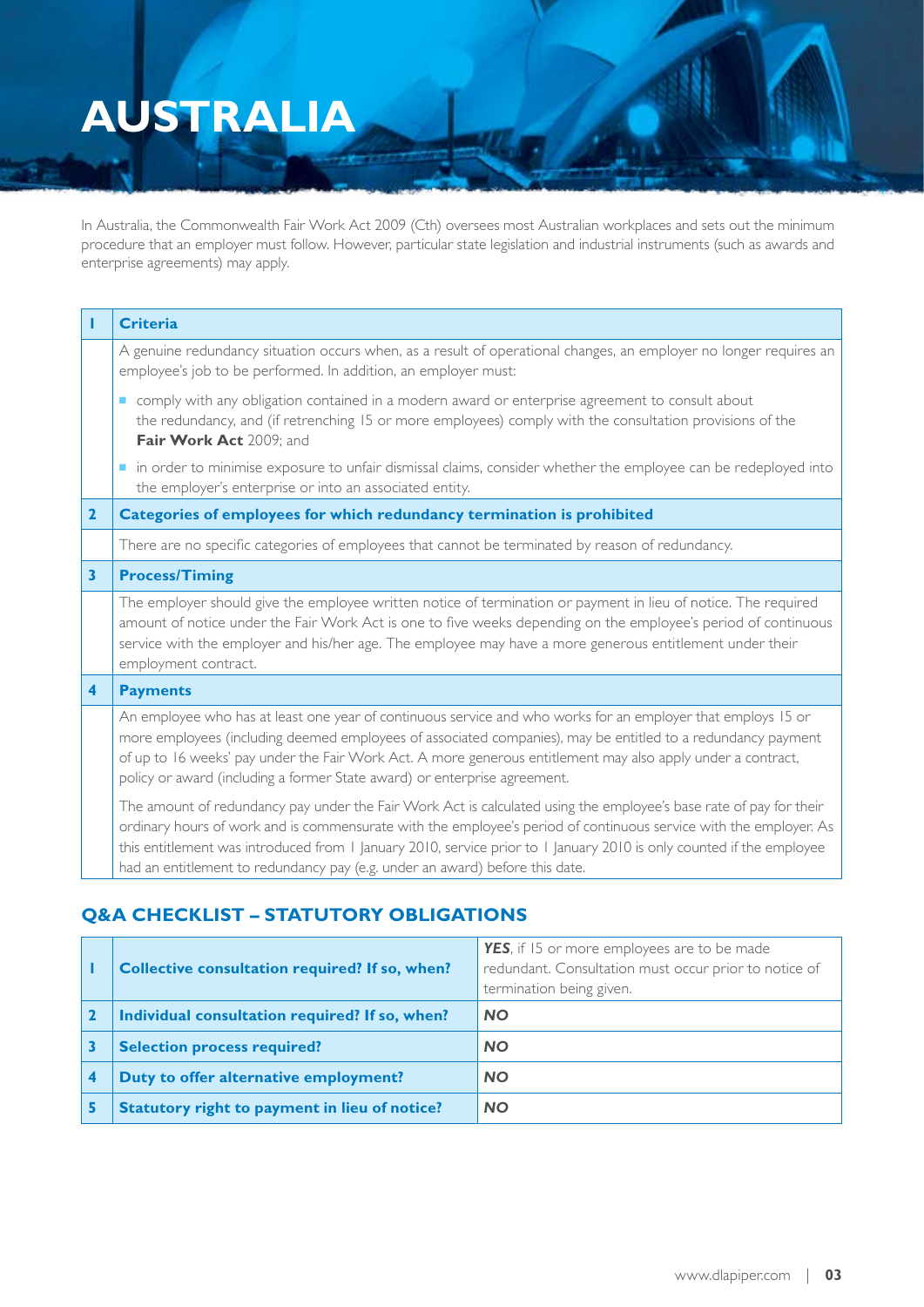## **the people's republic of china**

It is often very difficult for an employer to establish sufficient grounds for redundancy in the People's Republic of China (**PRC**). Where an employee is made redundant in the PRC, the provisions of the Employment Contract Law (**ECL**) must be complied with.

| н                                                                                                                                                                                                                | <b>Criteria</b>                                                                                                                                                                                                                                                                              |  |
|------------------------------------------------------------------------------------------------------------------------------------------------------------------------------------------------------------------|----------------------------------------------------------------------------------------------------------------------------------------------------------------------------------------------------------------------------------------------------------------------------------------------|--|
|                                                                                                                                                                                                                  | An employer may terminate employees by reason of redundancy if:                                                                                                                                                                                                                              |  |
| I) any of the following circumstances make it necessary to reduce the workforce by 20 employees or more, or by<br>at least 10% of the total number of employees (where the number of employees is less than 20): |                                                                                                                                                                                                                                                                                              |  |
|                                                                                                                                                                                                                  | the employer restructures in accordance with the Enterprise Bankruptcy Law;                                                                                                                                                                                                                  |  |
|                                                                                                                                                                                                                  | the employer encounters serious difficulties in business operations;                                                                                                                                                                                                                         |  |
|                                                                                                                                                                                                                  | • the employer changes the nature of its business, introduces a major technological innovation or revises its<br>business methods and therefore needs to reduce the workforce; or                                                                                                            |  |
|                                                                                                                                                                                                                  | a major change occurs affecting the objective circumstances relied upon at the time of conclusion of the<br>a a<br>relevant employment contracts rendering them impossible to perform (i.e. an asset sale occurs) (article 41 of<br>the ECL); or                                             |  |
|                                                                                                                                                                                                                  | 2) an employer and an employee both agree to do so (article 36 of the ECL); or                                                                                                                                                                                                               |  |
|                                                                                                                                                                                                                  | 3) an employer gives an employee 30 days' notice, but only if:                                                                                                                                                                                                                               |  |
|                                                                                                                                                                                                                  | the employer is relocating, being absorbed through a merger or its assets are being transferred;                                                                                                                                                                                             |  |
|                                                                                                                                                                                                                  | a major change in the objective circumstances relied upon at the time of conclusion of the employment contract<br>renders it impossible to perform; and                                                                                                                                      |  |
|                                                                                                                                                                                                                  | after consultations, the employer and the employee are unable to reach agreement for amending the<br>employment contract (article 40(3) of the ECL).                                                                                                                                         |  |
| $\overline{2}$                                                                                                                                                                                                   | Categories of employees for which redundancy termination is prohibited                                                                                                                                                                                                                       |  |
|                                                                                                                                                                                                                  | The following categories of employees may not be terminated by reason of redundancy:                                                                                                                                                                                                         |  |
|                                                                                                                                                                                                                  | employees who suffer from an occupational disease or injury, and are confirmed to have lost or partially lost the<br>ability to work;                                                                                                                                                        |  |
|                                                                                                                                                                                                                  | employees who are under statutory medical treatment period for non-work-related illnesses or injuries;<br>ш                                                                                                                                                                                  |  |
|                                                                                                                                                                                                                  | employees who are pregnant, or for one year thereafter (constituting confinement and nursing periods);<br><b>I</b>                                                                                                                                                                           |  |
|                                                                                                                                                                                                                  | employees who are engaged in operations exposing them to occupational disease hazards and who have<br>not undergone a pre-departure occupational health check-up, or are suspected of having contracted an<br>occupational disease and are being diagnosed or are under medical observation; |  |
|                                                                                                                                                                                                                  | employees who have worked for the employer continuously for at least 15 years and are less than five years<br>away from their legal retirement age;                                                                                                                                          |  |
|                                                                                                                                                                                                                  | employees who are still within their term as a union chairman, vice-chairman, or union committee member; or<br>ш                                                                                                                                                                             |  |
|                                                                                                                                                                                                                  | employees who are still within their terms as collective bargaining representative during collective bargaining<br>negotiations.                                                                                                                                                             |  |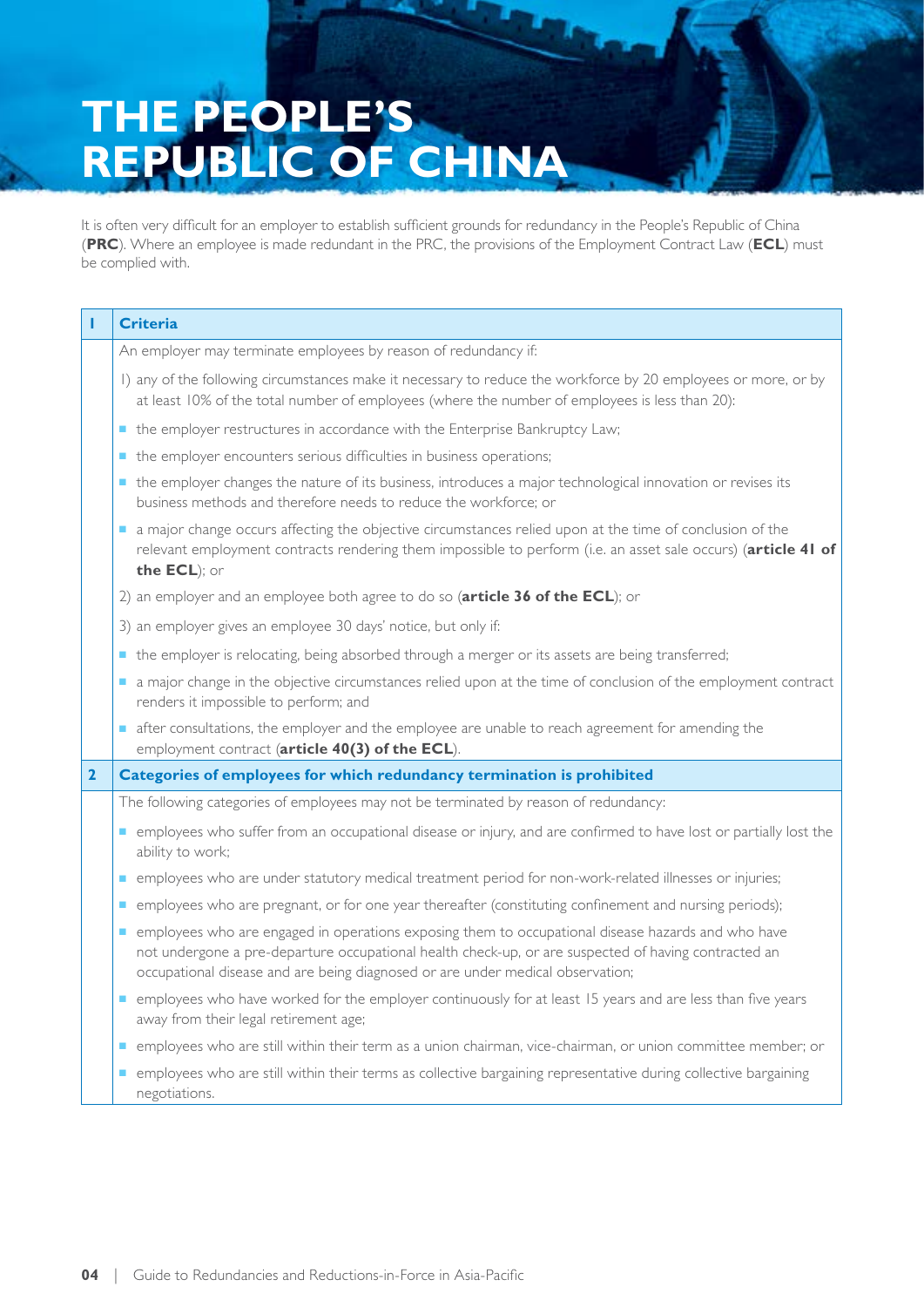| $\overline{\mathbf{3}}$ | <b>Process/Timing</b>                                                                                                                                                                                                                                                                                                                                                                                                                         |  |
|-------------------------|-----------------------------------------------------------------------------------------------------------------------------------------------------------------------------------------------------------------------------------------------------------------------------------------------------------------------------------------------------------------------------------------------------------------------------------------------|--|
|                         |                                                                                                                                                                                                                                                                                                                                                                                                                                               |  |
|                         | Article 41 of the ECL requires the employer to:                                                                                                                                                                                                                                                                                                                                                                                               |  |
|                         | explain the circumstances to its labour union or to all of its employees 30 days in advance of making the<br>redundancies;                                                                                                                                                                                                                                                                                                                    |  |
|                         | consider the opinions of the labour union or the employees; and<br>$\mathcal{L}_{\mathcal{A}}$                                                                                                                                                                                                                                                                                                                                                |  |
|                         | report the redundancy plan to the local labour authority.<br>п                                                                                                                                                                                                                                                                                                                                                                                |  |
|                         | The employer can submit/file a redundancy plan to the local labour authorities after the 30 day notice period<br>expires. The employer cannot make payment in lieu of notice.                                                                                                                                                                                                                                                                 |  |
|                         | Article 36 of the ECL has no minimum notice requirement. There is further no specific legal obligation to carry<br>out any consultation, but in practice the employer will need to consult and negotiate the terms of the mutual<br>termination with the affected employees.                                                                                                                                                                  |  |
|                         | Article 40(3) of the ECL requires the employer to give all employees 30 days' notice, give its labour union advance<br>notice of the terminations and advise the labour union of the reason for the terminations. If there is no enterprise<br>level union, the employer must notify the upper level union. The employer may make payment in lieu of notice<br>even if the right to do so is not expressly stated in the employment contract. |  |
| $\overline{\mathbf{4}}$ | <b>Payments</b>                                                                                                                                                                                                                                                                                                                                                                                                                               |  |
|                         | Employers must pay a statutory severance payment equivalent to one month's average income per year of service.<br>For years of service after 2008, the average monthly income is subject to statutory cap which varies depending on<br>the region in which the employee is employed.                                                                                                                                                          |  |

|                         | <b>Collective consultation required? If so, when?</b> | <b>Art. 41 ECL - YES</b> , to the labour union or all<br>employees. See above.<br>Art. $36$ ECL – NO<br>Art. 40(3) ECL - NO, but the labour union and all<br>employees must be notified. See above.      |
|-------------------------|-------------------------------------------------------|----------------------------------------------------------------------------------------------------------------------------------------------------------------------------------------------------------|
| $\overline{\mathbf{2}}$ | Individual consultation required? If so, when?        | <b>Art. 41 ECL - YES</b> , to the labour union or all<br>employees. See above.<br><b>Art. 36 ECL - NO</b><br>Art. 40(3) ECL - NO, but the labour union and all<br>employees must be notified. See above. |
| $\overline{\mathbf{3}}$ | <b>Selection process required?</b>                    | <b>NO</b>                                                                                                                                                                                                |
| 4                       | Duty to offer alternative employment?                 | <b>NO</b>                                                                                                                                                                                                |
| 5                       | <b>Statutory right to payment in lieu of notice?</b>  | Art. 41 $ECL - NO$<br>Art. 36 ECL - NO, as there is no minimum notice<br>requirement.<br>Art. 40(3) ECL - YES                                                                                            |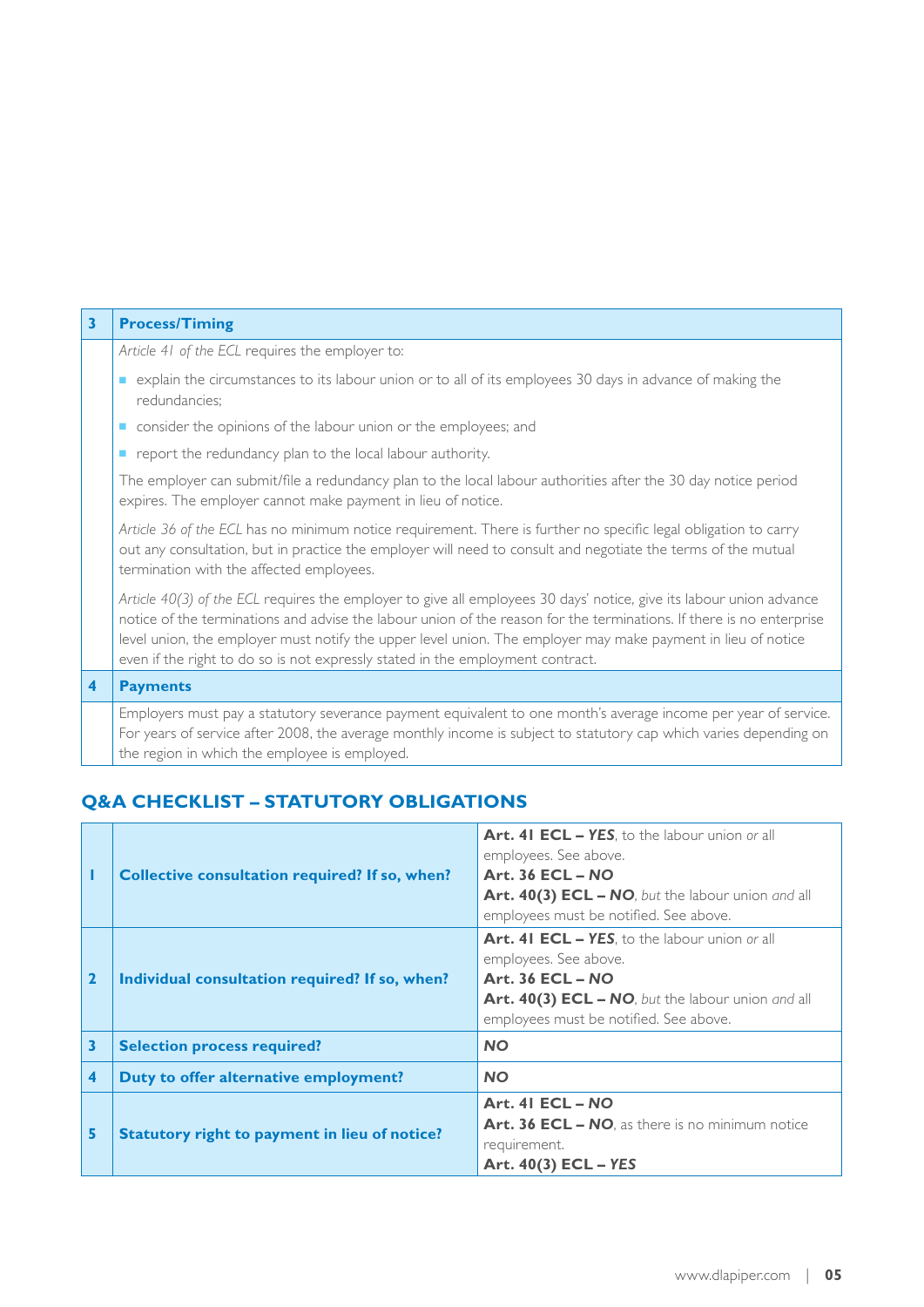### **Hong Kong**

In the absence of any 'unfair dismissal' regime in Hong Kong, termination of an employment contract, including by reason of redundancy, is generally considered to be fairly straightforward. The relevant legislation is the Employment Ordinance, which sets out a statutory regime governing an employer's obligations in situations of lay-off and redundancy. The Employment Ordinance prescribes minimum statutory provisions and a statutory entitlement to a severance payment upon redundancy.

| т                       | <b>Criteria</b>                                                                                                                                                                                                                                                                                                                                                                                                                                                                                                                        |  |  |
|-------------------------|----------------------------------------------------------------------------------------------------------------------------------------------------------------------------------------------------------------------------------------------------------------------------------------------------------------------------------------------------------------------------------------------------------------------------------------------------------------------------------------------------------------------------------------|--|--|
|                         | It is lawful to terminate an employee by reason of redundancy in Hong Kong.                                                                                                                                                                                                                                                                                                                                                                                                                                                            |  |  |
|                         | There are three separate situations in which a redundancy may arise:                                                                                                                                                                                                                                                                                                                                                                                                                                                                   |  |  |
|                         | • where the employer has ceased (or intends to cease) carrying on business for the purpose for which the<br>employee was employed;                                                                                                                                                                                                                                                                                                                                                                                                     |  |  |
|                         | • where the employer has ceased (or intends to cease) carrying on business in the place where the employee was<br>employed; or                                                                                                                                                                                                                                                                                                                                                                                                         |  |  |
|                         | • where the requirements of the business for employees to carry out work of a particular kind (either generally or<br>in the place where the employee was employed) have ceased, diminished or are expected to cease or diminish.                                                                                                                                                                                                                                                                                                      |  |  |
| $\overline{2}$          | Categories of employees for which redundancy termination is prohibited                                                                                                                                                                                                                                                                                                                                                                                                                                                                 |  |  |
|                         | Employers are prohibited from terminating the contracts of certain categories of employees. These categories<br>include an employee who is:                                                                                                                                                                                                                                                                                                                                                                                            |  |  |
|                         | pregnant and who has confirmed her pregnancy by medical certificate up until the date on which she is due to<br>return to work on the expiry of her maternity leave, or the date of cessation of her pregnancy;                                                                                                                                                                                                                                                                                                                        |  |  |
|                         | in receipt of sickness allowance under the Employment Ordinance (Cap. 57); or                                                                                                                                                                                                                                                                                                                                                                                                                                                          |  |  |
|                         | • entitled to employees' compensation under the Employees' Compensation Ordinance (Cap. 57).                                                                                                                                                                                                                                                                                                                                                                                                                                           |  |  |
| $\overline{\mathbf{3}}$ | <b>Process/Timing</b>                                                                                                                                                                                                                                                                                                                                                                                                                                                                                                                  |  |  |
|                         | The minimum statutory notice period for terminating a continuous employment contract is seven days. However,<br>where provided in an employment contract, the stipulated notice period should be given accordingly. No notice<br>will be required where an employee's employment is terminated during his/her first month of probation.<br>In addition, employers must not terminate the employment of any employees on a discriminatory ground - this<br>includes race, family status, sex, disability, pregnancy and marital status. |  |  |
| $\overline{\mathbf{4}}$ | <b>Payments</b>                                                                                                                                                                                                                                                                                                                                                                                                                                                                                                                        |  |  |
|                         | An employee who has been employed under a continuous contract for at least 24 months is entitled to a statutory<br>severance payment where the employee is dismissed by reason of redundancy.                                                                                                                                                                                                                                                                                                                                          |  |  |
|                         | The amount of statutory severance payment is two-thirds of the employee's last full month's wages or two-thirds<br>of HK\$22,500 (ie HK\$15,000), whichever is less, for every year of service. An employer may offset against any<br>severance payment amount any amounts which have been contributed by the employer's Mandatory Provident<br>Fund or retirement scheme.                                                                                                                                                             |  |  |

| Collective consultation required? If so, when?       | <b>NO</b>                                                                                                                                                                                                             |
|------------------------------------------------------|-----------------------------------------------------------------------------------------------------------------------------------------------------------------------------------------------------------------------|
| Individual consultation required? If so, when?       | <b>NO</b>                                                                                                                                                                                                             |
| <b>Selection process required?</b>                   | <b>NO</b>                                                                                                                                                                                                             |
| Duty to offer alternative employment?                | <b>NO</b>                                                                                                                                                                                                             |
| <b>Statutory right to payment in lieu of notice?</b> | <b>YES</b> , with payment to be calculated by taking the<br>employee's average monthly wages over the previous<br>12 months (or such shorter period where the employee<br>has been employed for less than 12 months). |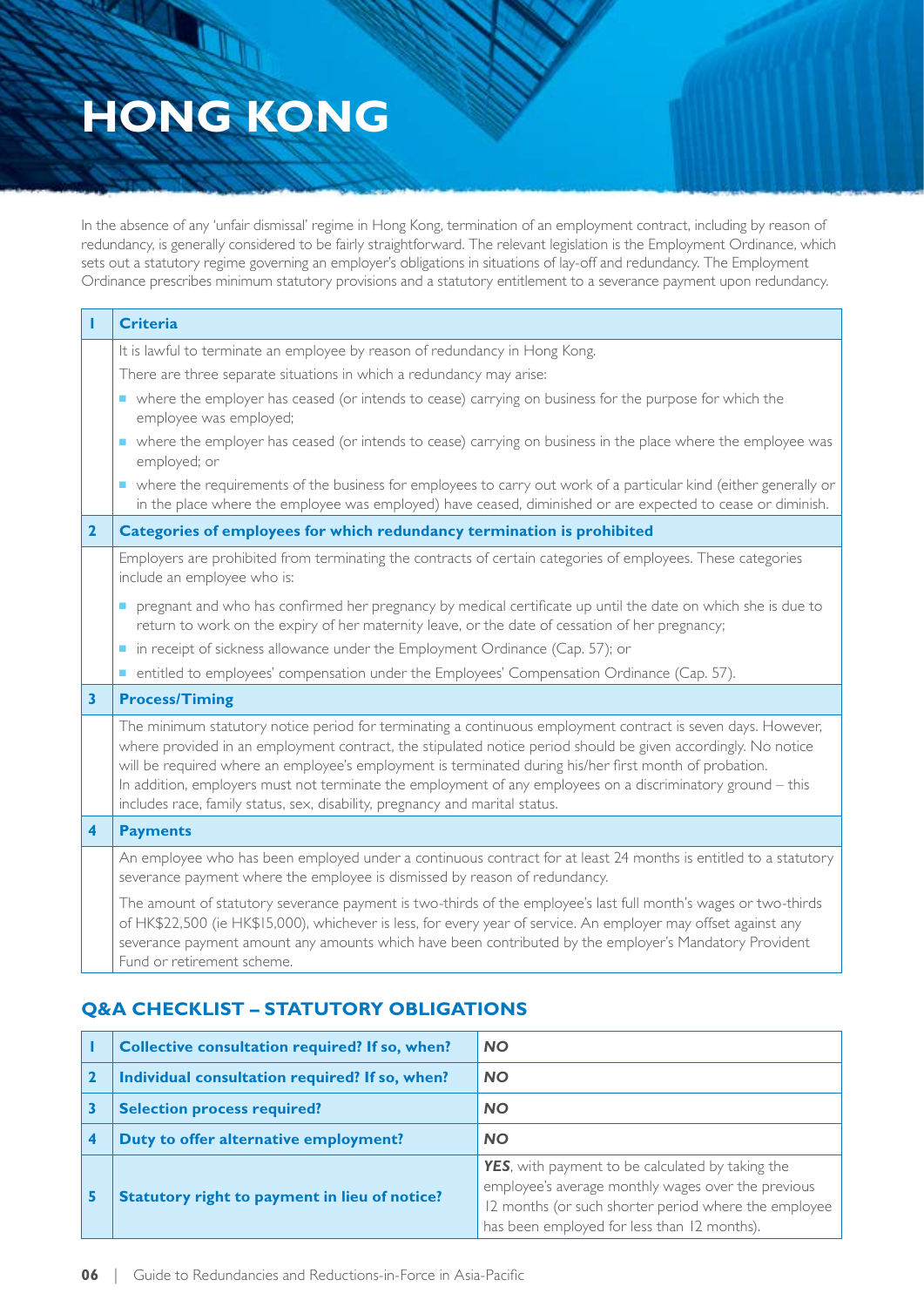## **India**

In India, employers may terminate an employee's employment by reason of redundancy. In particular, the services of a workman can be terminated by redundancy in accordance with the Industrial Disputes Act 1947. The redundancy definition under the Industrial Disputes Act is quite wide and refers to the termination of workmen's services by the employer for any reason other than: a) terminations as a result of disciplinary action; b) retirement (whether voluntary or otherwise); or c) termination on grounds specified in a fixed term-contract (or the non-renewal of a fixed term contract).

|                         | <b>Criteria</b>                                                                                                                                                                                                                                                                                                                                                                                                                                                  |
|-------------------------|------------------------------------------------------------------------------------------------------------------------------------------------------------------------------------------------------------------------------------------------------------------------------------------------------------------------------------------------------------------------------------------------------------------------------------------------------------------|
|                         | Employers in India may terminate an employee's employment by reason of redundancy.                                                                                                                                                                                                                                                                                                                                                                               |
| $\overline{2}$          | Categories of employees for which redundancy termination is prohibited                                                                                                                                                                                                                                                                                                                                                                                           |
|                         | Employers are prohibited from terminating the contract of a female employee at any time during maternity leave<br>or pregnancy, where the employee would have otherwise been entitled to maternity benefit or medical bonus<br>under the Maternity Benefit Act 1961.                                                                                                                                                                                             |
| $\overline{\mathbf{3}}$ | <b>Process/Timing</b>                                                                                                                                                                                                                                                                                                                                                                                                                                            |
|                         | Employers may obtain recommendations from a works committee on how best to deal with retrenchment.<br>However, the employer is not obliged to follow any such recommendation, provided it meets the requisite<br>retrenchment conditions set out in the Industrial Disputes Act 1947.                                                                                                                                                                            |
|                         | Under Indian law, "workmen" are covered by protective legislation. Employees will be considered "workmen" as<br>long as they are not employed in a managerial, administrative or supervisory capacity, or if their monthly salaries<br>exceed Rs.10,000.                                                                                                                                                                                                         |
|                         | An employer is required to provide one month's notice to any retrenched workman indicating the reasons for<br>retrenchment. The notice requirements for all non-workmen employees are specified under the state-specific Shops<br>and Commercial Establishments Act (S&CE Act). Most states usually require employers to provide at least one<br>month's notice. Where the employment contract specifies a longer notice period, this should be applied instead. |
| $\overline{\mathbf{4}}$ | <b>Payments</b>                                                                                                                                                                                                                                                                                                                                                                                                                                                  |
|                         | Employers are required to pay retrenchment compensation equivalent to 15 days' average pay for every year of<br>continuous service to all workmen who are made redundant. For non-workmen, the amount payable is specified in<br>the contract of employment or governed by the relevant S&CE Act.                                                                                                                                                                |
|                         | A gratuity payment is also payable under the Payment of Gratuity Act to all employees (whether "workmen" or<br>not) with more than five years of service. Some states will also require that severance compensation must be paid.                                                                                                                                                                                                                                |

|   | Collective consultation required? If so, when?       | <b>NO</b>                                                                                                                                                           |
|---|------------------------------------------------------|---------------------------------------------------------------------------------------------------------------------------------------------------------------------|
|   | Individual consultation required? If so, when?       | <b>NO</b>                                                                                                                                                           |
|   | <b>Selection process required?</b>                   | <b>NO</b>                                                                                                                                                           |
|   | Duty to offer alternative employment?                | <b>NO</b>                                                                                                                                                           |
| 5 | <b>Statutory right to payment in lieu of notice?</b> | <b>YES</b> , with payment calculations dependent on whether<br>an employee is considered a "workman" or not, and<br>thus which definition of "wages" is applicable. |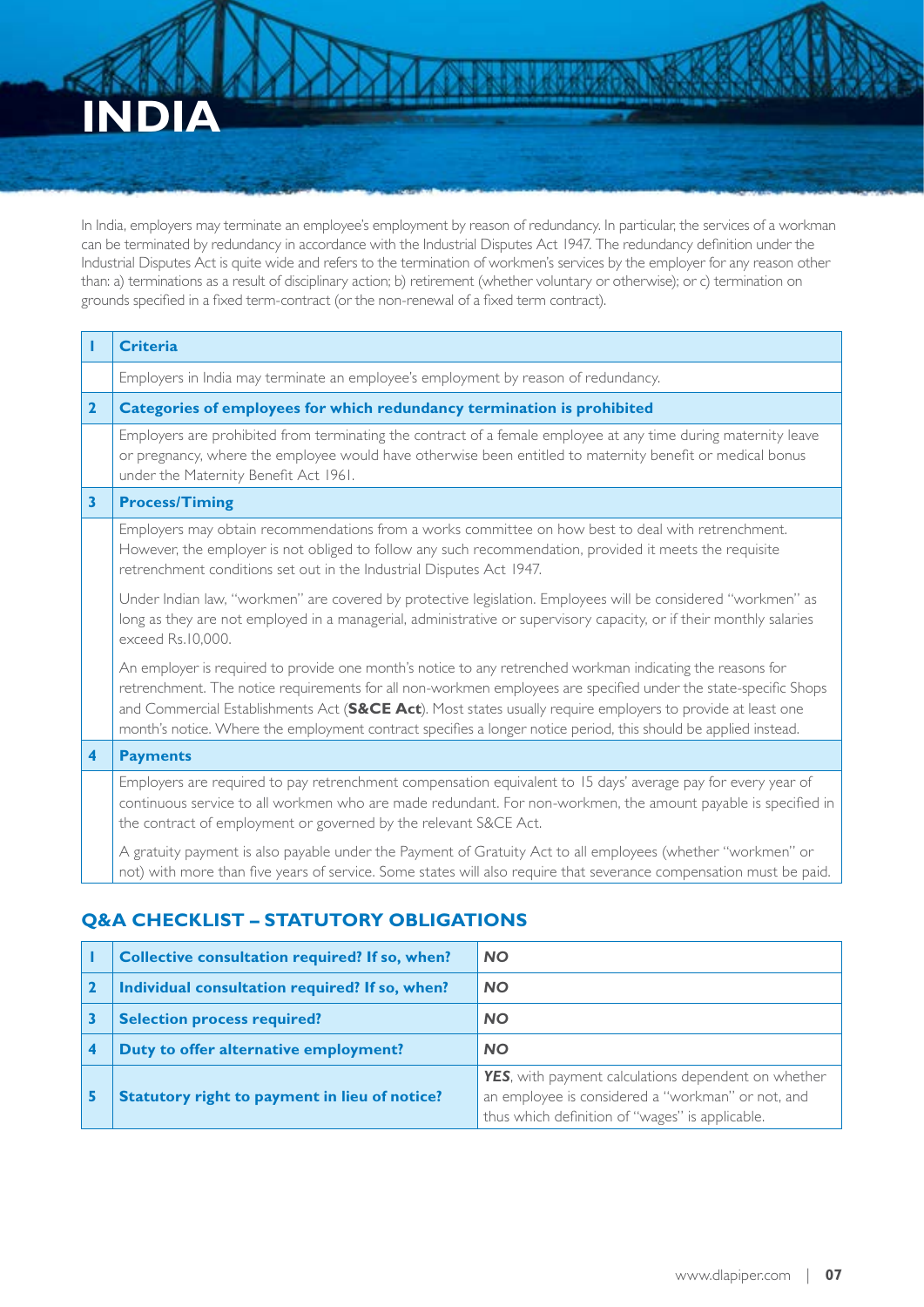# **Indonesia**

In Indonesia, the labour regulations do not contain provisions on redundancy notification and there is no specific definition of redundancy or layoff. Redundancy or layoff would be treated as dismissal without cause. Employers seeking to make employees redundant should ensure that they provide evidence as grounds for the redundancy.

perent.

| т                       | <b>Criteria</b>                                                                                                                                                                                                                                                                                                                                                                                                                                                                                                                                                                                                                                                    |  |  |
|-------------------------|--------------------------------------------------------------------------------------------------------------------------------------------------------------------------------------------------------------------------------------------------------------------------------------------------------------------------------------------------------------------------------------------------------------------------------------------------------------------------------------------------------------------------------------------------------------------------------------------------------------------------------------------------------------------|--|--|
|                         | Employers must attempt to negotiate a proposed termination with an employee or relevant labour union, and<br>all dismissals in Indonesia require approval from the Industrial Relations Court (IRC). In a redundancy situation,<br>the IRC will consider the financial position of the employer when making a decision as to whether to issue an<br>employment termination order. In particular, the IRC will examine whether the proposed termination payment is<br>fair and proportionate. An IRC order is not necessary where the employer and the employee are able to reach<br>mutual agreement, which must be recorded in writing and registered at the IRC. |  |  |
| $\mathbf{2}$            | Categories of employees for which redundancy termination is prohibited                                                                                                                                                                                                                                                                                                                                                                                                                                                                                                                                                                                             |  |  |
|                         | Employers are prohibited from terminating the employment contract of an employee who is:                                                                                                                                                                                                                                                                                                                                                                                                                                                                                                                                                                           |  |  |
|                         | confirmed pregnant up until the date on which she is due to return to work on the expiry of her maternity<br>leave, or until the date of cessation of her pregnancy; or                                                                                                                                                                                                                                                                                                                                                                                                                                                                                            |  |  |
|                         | on sick leave until the employee recovers.                                                                                                                                                                                                                                                                                                                                                                                                                                                                                                                                                                                                                         |  |  |
|                         | However, if such an employee agrees to the redundancy termination in a documented mutual agreement, the<br>termination would be lawful.                                                                                                                                                                                                                                                                                                                                                                                                                                                                                                                            |  |  |
| $\overline{\mathbf{3}}$ | <b>Process/Timing</b>                                                                                                                                                                                                                                                                                                                                                                                                                                                                                                                                                                                                                                              |  |  |
|                         | A consultation process must be completed before notice of termination is given to employees. The required<br>period of notice is determined by reference to any employment agreement, company regulation or collective<br>labour agreement made between the employer and any existing trade union.                                                                                                                                                                                                                                                                                                                                                                 |  |  |
|                         | Any termination of employment will be lawful provided that employee consent is obtained.                                                                                                                                                                                                                                                                                                                                                                                                                                                                                                                                                                           |  |  |
| 4                       | <b>Payments</b>                                                                                                                                                                                                                                                                                                                                                                                                                                                                                                                                                                                                                                                    |  |  |
|                         | Where the IRC issues an employment termination order or the employer and employee mutually agree to<br>terminate the employment relationship in a redundancy situation, the employer must pay the employee severance<br>pay, service pay and compensation pay.                                                                                                                                                                                                                                                                                                                                                                                                     |  |  |
|                         | The amount of severance to be paid to the employee who is made redundant is dependent on factors such<br>as length of service and entitlement to any benefits provided under the employment agreement or company<br>regulations. Depending on the reasons for the termination, severance pay will either be one month's salary per<br>year (or part year) of service, capped at nine months' salary, or two months' salary per year (or part year) of<br>service, capped at 18 months' salary.                                                                                                                                                                     |  |  |
|                         | Whether the employee is entitled to a one month's salary calculation or a two months' salary calculation will<br>depend upon the circumstances of the redundancy and the financial circumstances of the employer at the time.<br>Service pay is calculated on a scale, ranging from two months' salary for an employee with three years' service, up<br>to 10 months' salary for an employee with 24 years' service.                                                                                                                                                                                                                                               |  |  |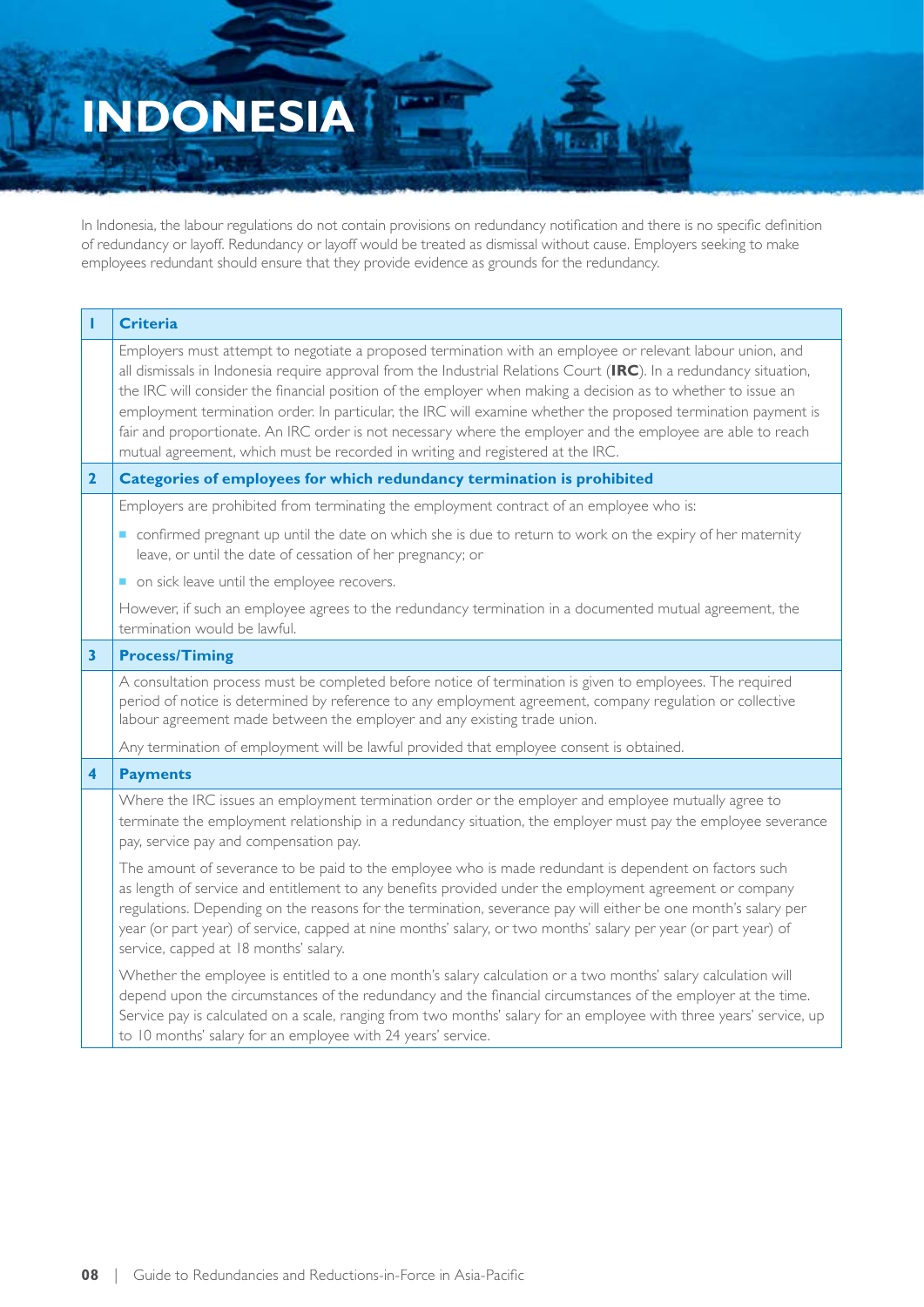|                                                      | YES, the Manpower Law requires consultation with        |
|------------------------------------------------------|---------------------------------------------------------|
|                                                      | employees that are affected by redundancies but do not  |
| Collective consultation required? If so, when?       | specify whether consultation should be on an individual |
|                                                      | or collective basis. This will be dependent on the      |
|                                                      | severity of the redundancy situation.                   |
| Individual consultation required? If so, when?       | YES, see above.                                         |
| <b>Selection process required?</b>                   | <b>NO</b>                                               |
| Duty to offer alternative employment?                | <b>NO</b>                                               |
| <b>Statutory right to payment in lieu of notice?</b> | <b>NO</b>                                               |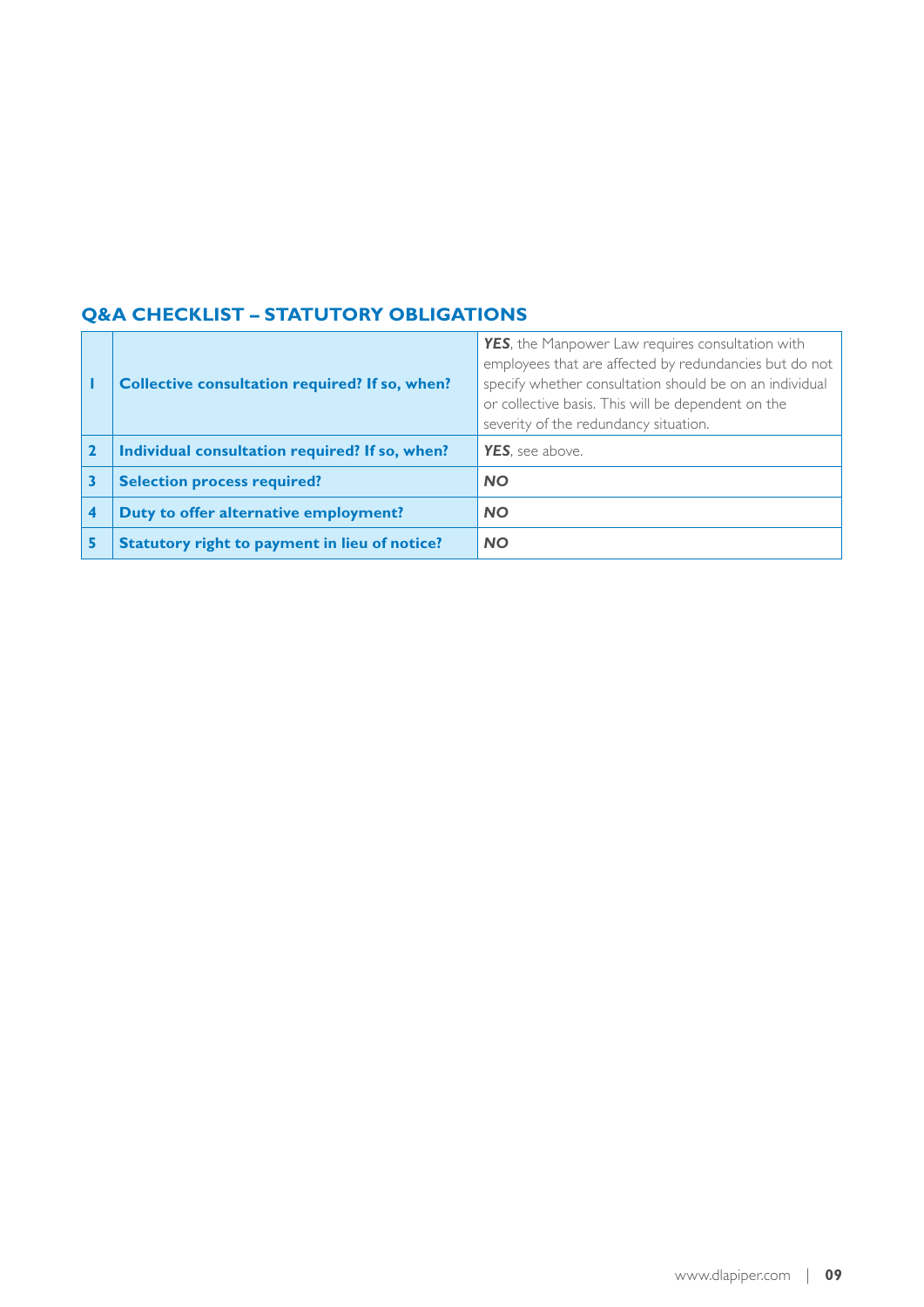### **Japan**

It is very difficult to dismiss an employee in Japan, even in a redundancy situation. Dismissal due to economic conditions is not prohibited in Japan, but the right to do so is severely limited by the Labour Standards Act (**LSA**), the Labour Contract Act (**LCA**) and court precedent. Japanese law provides that if a termination lacks "objectively reasonable grounds" and is not considered appropriate under "standard social norms", it shall be deemed an abuse of an employer's right to terminate the employee. Any termination, if challenged, will be examined by the Japanese courts in light of the whole context leading to the decision.

| т                       | <b>Criteria</b>                                                                                                                                                                                                                                                                                                                                                                                                                                                                                                                                                                                                                                                                                                                                                                                                                                                                    |  |  |
|-------------------------|------------------------------------------------------------------------------------------------------------------------------------------------------------------------------------------------------------------------------------------------------------------------------------------------------------------------------------------------------------------------------------------------------------------------------------------------------------------------------------------------------------------------------------------------------------------------------------------------------------------------------------------------------------------------------------------------------------------------------------------------------------------------------------------------------------------------------------------------------------------------------------|--|--|
|                         | As identified in Japanese case law, the following requirements must be satisfied in order to justify redundancy<br>terminations due to economic conditions:                                                                                                                                                                                                                                                                                                                                                                                                                                                                                                                                                                                                                                                                                                                        |  |  |
|                         | there must be strong economic necessity to reduce the workforce;                                                                                                                                                                                                                                                                                                                                                                                                                                                                                                                                                                                                                                                                                                                                                                                                                   |  |  |
|                         | methods other than dismissal were attempted;                                                                                                                                                                                                                                                                                                                                                                                                                                                                                                                                                                                                                                                                                                                                                                                                                                       |  |  |
|                         | the employees to be dismissed must be selected using a reasonable and fair standard; and                                                                                                                                                                                                                                                                                                                                                                                                                                                                                                                                                                                                                                                                                                                                                                                           |  |  |
|                         | termination procedures must be reasonable and proper.                                                                                                                                                                                                                                                                                                                                                                                                                                                                                                                                                                                                                                                                                                                                                                                                                              |  |  |
|                         | Given the considerable risk of courts finding unilateral terminations in a reduction in force unlawful, employers<br>usually offer voluntary severance packages to employees and seek employees' voluntary resignations rather than<br>making them redundant.                                                                                                                                                                                                                                                                                                                                                                                                                                                                                                                                                                                                                      |  |  |
| $\overline{2}$          | Categories of employees for which redundancy termination is prohibited                                                                                                                                                                                                                                                                                                                                                                                                                                                                                                                                                                                                                                                                                                                                                                                                             |  |  |
|                         | It is generally not permissible to terminate employees who are on a leave of absence for work-related injury or<br>illness, or on maternity leave.                                                                                                                                                                                                                                                                                                                                                                                                                                                                                                                                                                                                                                                                                                                                 |  |  |
| $\overline{\mathbf{3}}$ | <b>Process/Timing</b>                                                                                                                                                                                                                                                                                                                                                                                                                                                                                                                                                                                                                                                                                                                                                                                                                                                              |  |  |
|                         | If an employer unilaterally terminates an employee, the employer is required to give at least 30 days' notice of<br>dismissal or can choose to make a payment in lieu of notice. However, providing notice will not make an otherwise<br>unjustified unilateral termination proper. In a reduction in force through the use of voluntary severance agreements,<br>employees are usually first informed of the planned reduction in force and the severance packages that will be<br>offered. Employees are then provided one to two weeks to consider the packages and apply for the severance<br>program. This process generally commences several weeks prior to the planned last working day of the employees<br>who will leave employer. In addition, there may be a need to make certain filings with the authorities 30 days before<br>certain employees leave the employer. |  |  |
| $\overline{\mathbf{4}}$ | <b>Payments</b>                                                                                                                                                                                                                                                                                                                                                                                                                                                                                                                                                                                                                                                                                                                                                                                                                                                                    |  |  |
|                         | There are no specific rules regarding severance payments under Japanese law. It is common to pay a severance<br>allowance at the time of termination, however this is not mandatory unless it is provided for in the employment<br>contract or work rules, or if the employer has an established practice of paying such allowances.                                                                                                                                                                                                                                                                                                                                                                                                                                                                                                                                               |  |  |

|  | Collective consultation required? If so, when?       | <b>NO</b>                                               |
|--|------------------------------------------------------|---------------------------------------------------------|
|  | Individual consultation required? If so, when?       | <b>NO</b>                                               |
|  | <b>Selection process required?</b>                   | <b>NO</b>                                               |
|  | Duty to offer alternative employment?                | NO, but if an offer of alternate employment is not      |
|  |                                                      | considered, attempts to terminate employees pursuant    |
|  |                                                      | to a reduction in force would likely be deemed invalid. |
|  | <b>Statutory right to payment in lieu of notice?</b> | <b>NO</b>                                               |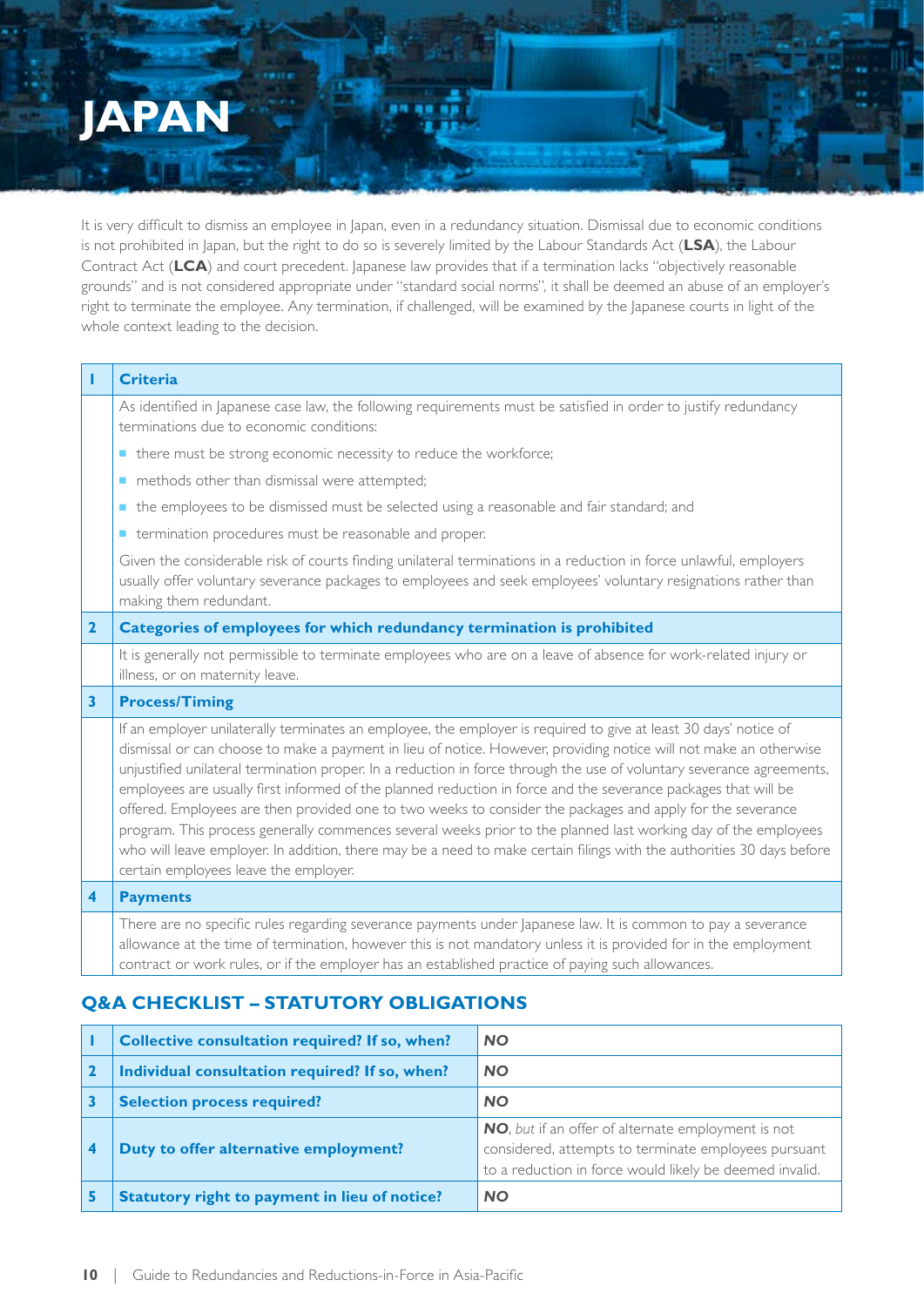### **Korea**

In Korea, the Labor Standards Act (**LSA**) provides that an employer may only terminate the employment of an employee for 'just cause'. 'Just cause' is not in fact defined in the LSA, but Korean court decisions have generally held that 'just cause' only exists in a few specified circumstances, one of which is in the situation where there is an urgent business necessity to try and save a failing business from imminent bankruptcy. In practice, however, the conditions set down for implementing redundancies tend to be very difficult to comply with.

a a new state and

| т                       | <b>Criteria</b>                                                                                                                                                                                                                                                                                                                                                                                                                                                                                                                                                      |
|-------------------------|----------------------------------------------------------------------------------------------------------------------------------------------------------------------------------------------------------------------------------------------------------------------------------------------------------------------------------------------------------------------------------------------------------------------------------------------------------------------------------------------------------------------------------------------------------------------|
|                         | A redundancy is lawful in Korea provided that an employer can show that it is an "urgent business necessity".<br>An employer must demonstrate that they have made their best efforts to avoid the termination and conduct an<br>objective selection process.                                                                                                                                                                                                                                                                                                         |
|                         | An employer must select employees who are to be made redundant based on fair and objective criteria.<br>Such criteria may include the following: employee performance, degree of skill, service years, number of dependant<br>family members, age etc. In addition, an employer is required to engage in a good faith consultation process<br>with the employee representative or union, if one exists. There may also be express provisions outlined in the<br>employer's rules of employment (ROE) or collective bargaining agreement which must be complied with. |
| $\overline{2}$          | Categories of employees for which redundancy termination is prohibited                                                                                                                                                                                                                                                                                                                                                                                                                                                                                               |
|                         | There are three categories of employees that cannot be terminated in Korea:                                                                                                                                                                                                                                                                                                                                                                                                                                                                                          |
|                         | an employee who is on sick leave due to a job-related illness or injury (and for 30 days after his/her return);                                                                                                                                                                                                                                                                                                                                                                                                                                                      |
|                         | an employee who is on maternity leave (and for 30 days after her return); and<br>п                                                                                                                                                                                                                                                                                                                                                                                                                                                                                   |
|                         | an employee who is on childcare leave.                                                                                                                                                                                                                                                                                                                                                                                                                                                                                                                               |
| 3                       | <b>Process/Timing</b>                                                                                                                                                                                                                                                                                                                                                                                                                                                                                                                                                |
|                         | In certain circumstances, and depending on the number of employees to be made redundant, an employer may be<br>required to notify the Minister of Employment and Labour of the proposed redundancy.                                                                                                                                                                                                                                                                                                                                                                  |
|                         | Consultation: Employers must give 50 days' notice to the employee representative or union (if one exists). A good faith<br>consultation period should take place during this period. In practice, however, provided the consultation process is<br>substantively undertaken, it does not have to continue through to the end of the 50 day period.                                                                                                                                                                                                                   |
|                         | Employee Notice of Termination: An employer must provide an employee with 30 days' notice of termination or<br>payment in lieu of notice. However, employment cannot be terminated before the 50 day consultation period ends.<br>Accordingly, employers often serve notice after the initial 20 days of the consultation period.                                                                                                                                                                                                                                    |
| $\overline{\mathbf{4}}$ | <b>Payments</b>                                                                                                                                                                                                                                                                                                                                                                                                                                                                                                                                                      |
|                         | Korean law requires employers to pay statutory severance to an employee who, for whatever reason, is leaving their<br>employment and has worked for at least one year. The legal minimum for statutory severance is 30 days' average<br>wages per year of service. Where the employer's ROE provides more generous provisions these will apply instead.<br>If an employer has a corporate pension plan, it may not be required to make statutory redundancy payments.                                                                                                |

|   | Collective consultation required? If so, when?       | YES, a company must engage in good faith consultation<br>with the employee or union for 50 days prior to a<br>dismissal taking effect.                                                                                         |
|---|------------------------------------------------------|--------------------------------------------------------------------------------------------------------------------------------------------------------------------------------------------------------------------------------|
|   | Individual consultation required? If so, when?       | <b>YES</b> , see above.                                                                                                                                                                                                        |
| 3 | <b>Selection process required?</b>                   | <b>NO</b>                                                                                                                                                                                                                      |
|   | Duty to offer alternative employment?                | <b>NO</b>                                                                                                                                                                                                                      |
| 5 | <b>Statutory right to payment in lieu of notice?</b> | <b>YES</b> , but only the 30 days' termination notice to the<br>individual can be substituted with 30 days' ordinary<br>wages in lieu thereof. The 30 days' ordinary wages in<br>lieu of notice would be paid on the 50th day. |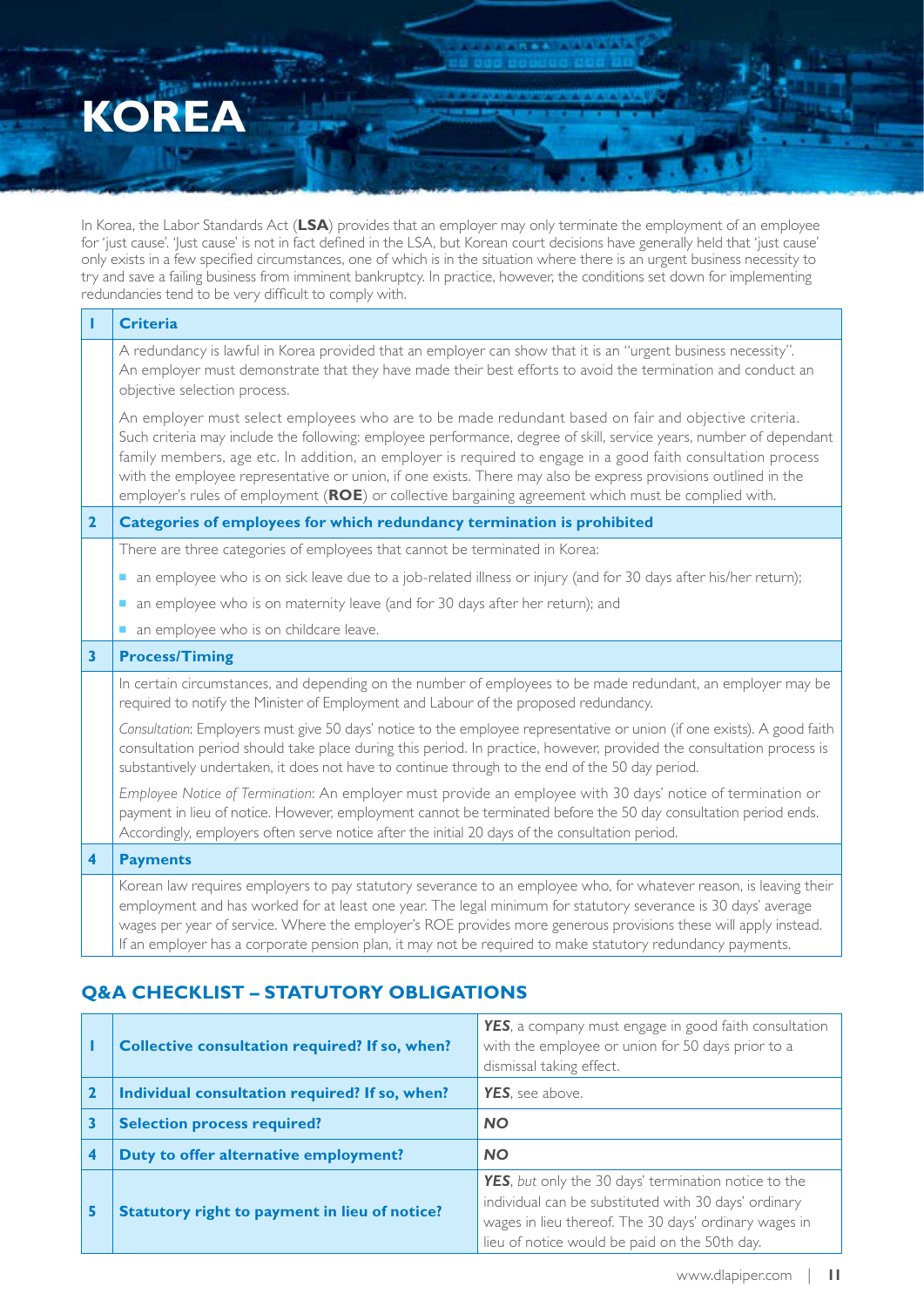# **Malaysia**

Termination of employees in Malaysia is governed by the Employment Act 1955 (**EA**). The EA is, however, only applicable to two categories of employees – (1) any person whose wages do not exceed RM 1,500 a month, and (2) any employee engaged in manual labour. Nonetheless, the EA principles are generally considered as guidelines for most employment relationships, particularly where there is no written contract of employment. The Employment (Termination and Lay-Off Benefits) Regulations 1980 (**Regulations**) also govern redundancy termination.

| T                       | <b>Criteria</b>                                                                                                                                                                                                                                                                                                                                                                                                                                                                   |
|-------------------------|-----------------------------------------------------------------------------------------------------------------------------------------------------------------------------------------------------------------------------------------------------------------------------------------------------------------------------------------------------------------------------------------------------------------------------------------------------------------------------------|
|                         | It is lawful to terminate an employee's employment contract by reason of redundancy provided that the<br>termination/retrenchment is genuine.                                                                                                                                                                                                                                                                                                                                     |
| $\overline{\mathbf{2}}$ | Categories of employees for which redundancy termination is prohibited                                                                                                                                                                                                                                                                                                                                                                                                            |
|                         | There are no categories of employees that cannot be terminated by reason of redundancy but law does provide that<br>where an employer is required to reduce its workforce by reason of redundancy, such that the retrenchment of any<br>number of employees is necessary, the employer shall not terminate the services of a local employee unless it has first<br>terminated the services of all foreign employees employed in a capacity similar to that of the local employee. |
| 3                       | <b>Process/Timing</b>                                                                                                                                                                                                                                                                                                                                                                                                                                                             |
|                         | In a redundancy situation, employers should conduct an objective selection process of all employees within the same<br>category. The following factors must be considered and adopted by employers in a redundancy situation:                                                                                                                                                                                                                                                     |
|                         | the need for the efficient operation of the organisation;                                                                                                                                                                                                                                                                                                                                                                                                                         |
|                         | the ability, experience, skill and occupational qualifications of workers;                                                                                                                                                                                                                                                                                                                                                                                                        |
|                         | length of service and whether employees are casual, temporary or permanent;<br>$\blacksquare$                                                                                                                                                                                                                                                                                                                                                                                     |
|                         | the employee's age;                                                                                                                                                                                                                                                                                                                                                                                                                                                               |
|                         | the employee's family situation; and                                                                                                                                                                                                                                                                                                                                                                                                                                              |
|                         | the "last in, first out" principle (i.e. that the last person employed should be the first person to be made redundant).                                                                                                                                                                                                                                                                                                                                                          |
|                         | Employers are required to give the following notice periods:                                                                                                                                                                                                                                                                                                                                                                                                                      |
|                         | ■ four weeks must be given to employees who have been working for less than two years;                                                                                                                                                                                                                                                                                                                                                                                            |
|                         | six weeks if an employee has been employed for more than two years but less than five; and                                                                                                                                                                                                                                                                                                                                                                                        |
|                         | eight weeks for those employees who have been employed for more than five years.<br>$\blacksquare$                                                                                                                                                                                                                                                                                                                                                                                |
|                         | Employees who are not covered by the EA must provide the notice period which is specified in the<br>employment contract.                                                                                                                                                                                                                                                                                                                                                          |
| 4                       | <b>Payments</b>                                                                                                                                                                                                                                                                                                                                                                                                                                                                   |
|                         | Under the Regulations, employees are entitled to at least 10 days' wages. The benefits payable start at:                                                                                                                                                                                                                                                                                                                                                                          |
|                         | 10 days' wages for every year of employment under a continuous contract of service where an employee has<br>$\overline{\phantom{a}}$<br>been employed for a period of less than two years;                                                                                                                                                                                                                                                                                        |
|                         | 15 days' wages where an employee has been employed for more than two years but less than five years; and                                                                                                                                                                                                                                                                                                                                                                          |
|                         | 20 days' wages for employees who have been employed for more than five years.                                                                                                                                                                                                                                                                                                                                                                                                     |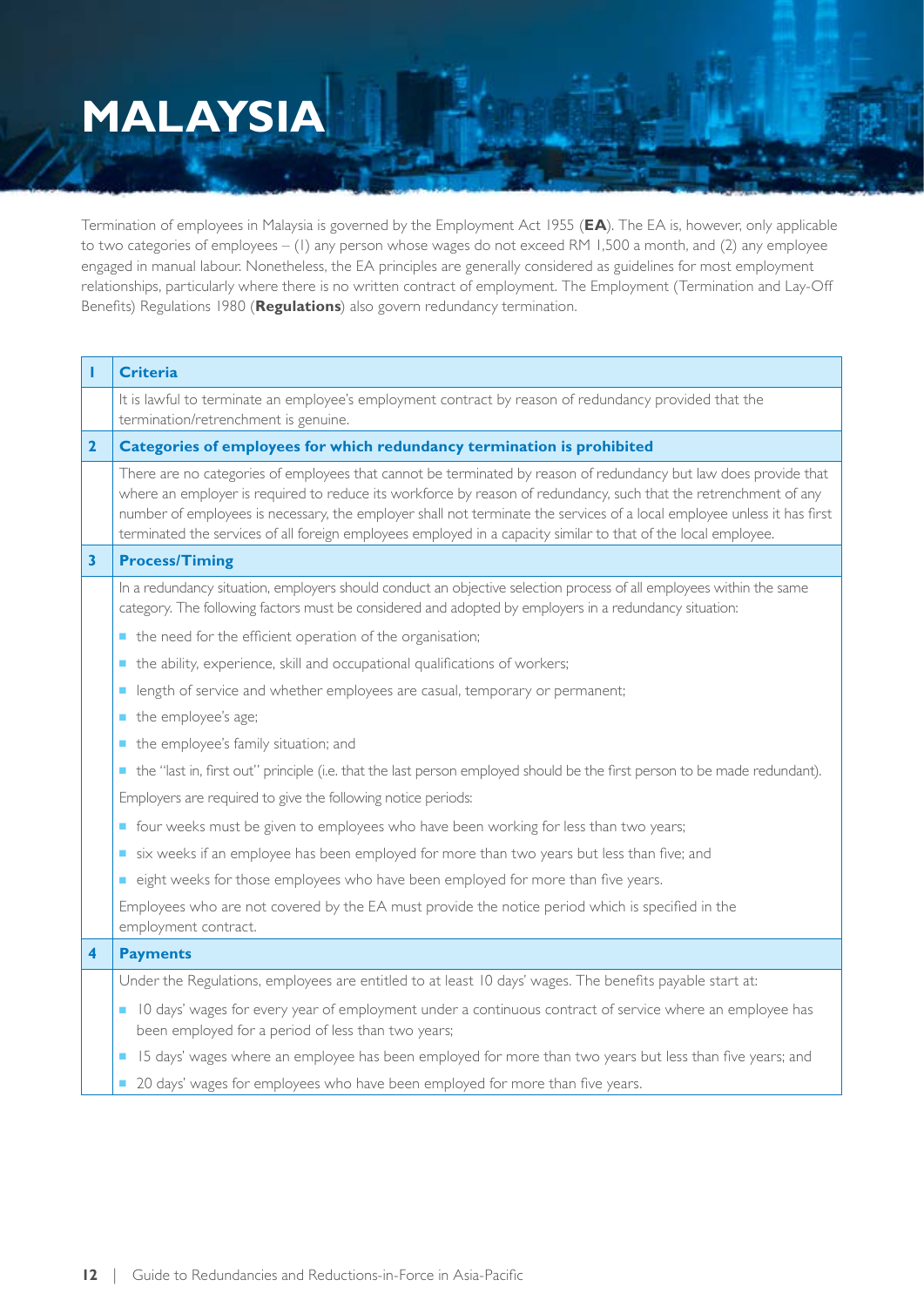| <b>Collective consultation required? If so, when?</b> | <b>NO</b>                                                                                                                                                                                                             |
|-------------------------------------------------------|-----------------------------------------------------------------------------------------------------------------------------------------------------------------------------------------------------------------------|
| Individual consultation required? If so, when?        | <b>NO</b>                                                                                                                                                                                                             |
| <b>Selection process required?</b>                    | <b>NO</b>                                                                                                                                                                                                             |
| Duty to offer alternative employment?                 | <b>NO</b>                                                                                                                                                                                                             |
| <b>Statutory right to payment in lieu of notice?</b>  | <b>YES</b> , the EA provides that this is an indemnity sum equal<br>to the amount of wages which would have accrued to<br>the employee during the term of such notice or during<br>the unexpired term of such notice. |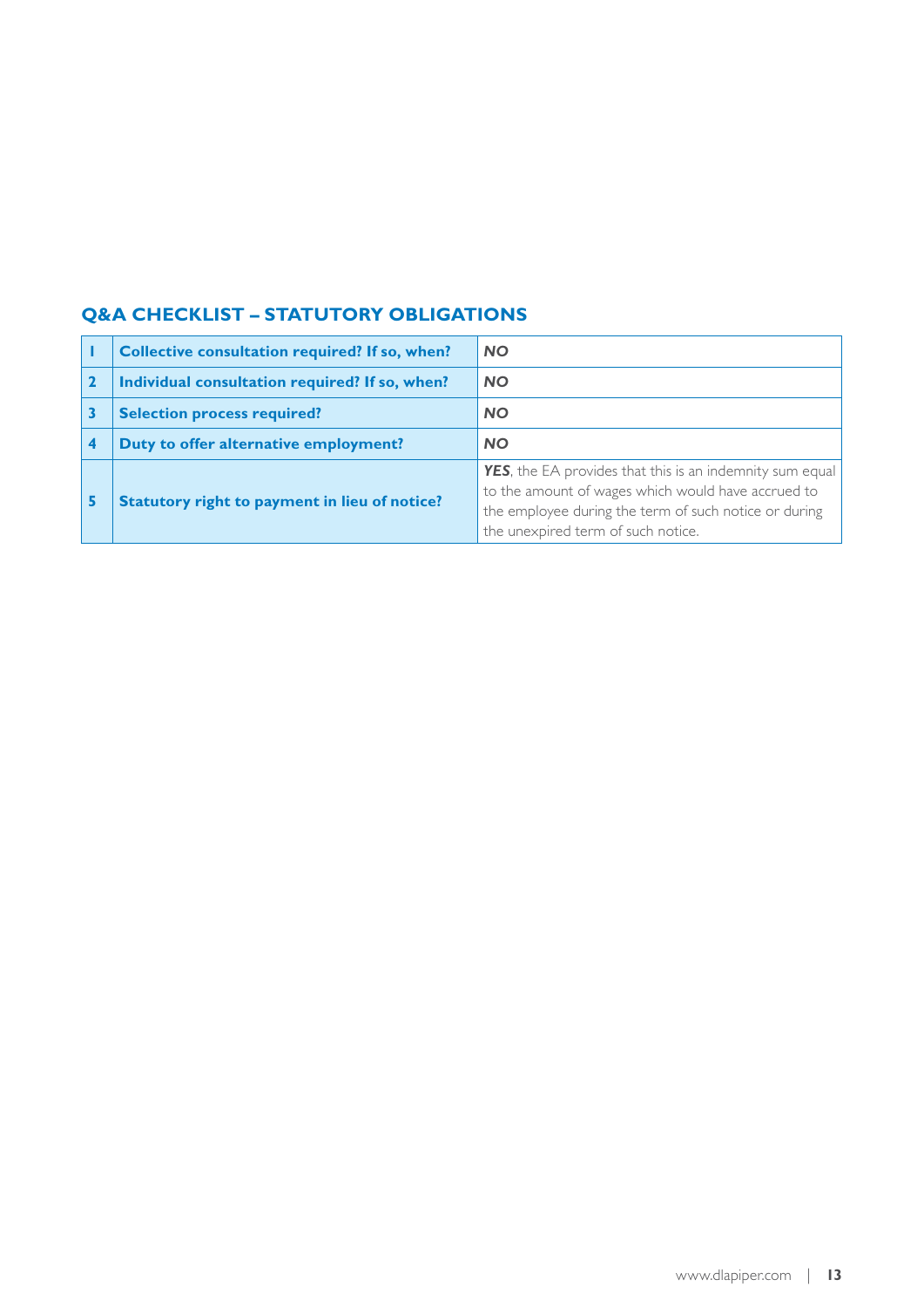### **Philippines**

The Labour Code of the Philippines (Presidential Decree No. 422) (**Labour Code**) provides that it is lawful to terminate employment by reason of redundancy subject to a number of restrictions. In a redundancy, the courts will look at the position and circumstances themselves, the nature of the services performed by the employee and the necessity of their position. Interestingly, Philippine law allows for redundancy where a "labour-saving device" is introduced into the workplace, as well as when there is a decrease in the volume of business or the over-hiring of workers etc.

|                         | <b>Criteria</b>                                                                                                                                                                                                                                                                                                                                                                                                                                                                                                                                                                                                                                                                                                      |
|-------------------------|----------------------------------------------------------------------------------------------------------------------------------------------------------------------------------------------------------------------------------------------------------------------------------------------------------------------------------------------------------------------------------------------------------------------------------------------------------------------------------------------------------------------------------------------------------------------------------------------------------------------------------------------------------------------------------------------------------------------|
|                         | It is lawful to terminate employment by reason of redundancy where the employer can show that the business no<br>longer requires the employee to carry out work of the kind that he or she was employed to do. To demonstrate<br>this, reference can be made to circumstances like a reduction in business volume or the dropping of a particular<br>product line. This characterisation of an employee's services as no longer necessary or sustainable is an exercise of<br>lawful business judgment on the part of the employer.                                                                                                                                                                                  |
| $\mathbf{2}$            | <b>Categories of employees for which redundancy termination is prohibited</b>                                                                                                                                                                                                                                                                                                                                                                                                                                                                                                                                                                                                                                        |
|                         | The Labour Code does not exempt any particular category of employees from termination of employment on the<br>ground of redundancy.                                                                                                                                                                                                                                                                                                                                                                                                                                                                                                                                                                                  |
| 3                       | <b>Process/Timing</b>                                                                                                                                                                                                                                                                                                                                                                                                                                                                                                                                                                                                                                                                                                |
|                         | Employers are required to exercise good faith and adopt fair and reasonable criteria in deciding what positions to<br>make redundant. This includes consideration of preferred status, efficiency, and seniority of employees. Courts in<br>the Philippines have also approved length of service and performance as reasonable criteria, and have stated that an<br>employer may submit evidence to confirm a valid redundancy program. Such evidence might include a new staffing<br>pattern, feasibility studies and a restructuring plan which has been approved by management. Unless specified in a<br>collective bargaining agreement or contract, there is no obligation to carry out a consultation process. |
|                         | An employer is required to provide two written notices at least 30 days before the effective date of termination:                                                                                                                                                                                                                                                                                                                                                                                                                                                                                                                                                                                                    |
|                         | one notice to the employee; and                                                                                                                                                                                                                                                                                                                                                                                                                                                                                                                                                                                                                                                                                      |
|                         | another to the appropriate Regional Office of the Department of Labour and Employment.                                                                                                                                                                                                                                                                                                                                                                                                                                                                                                                                                                                                                               |
|                         | The courts have also ruled that an employer cannot make a payment in lieu of notice.                                                                                                                                                                                                                                                                                                                                                                                                                                                                                                                                                                                                                                 |
| $\overline{\mathbf{4}}$ | <b>Payments</b>                                                                                                                                                                                                                                                                                                                                                                                                                                                                                                                                                                                                                                                                                                      |
|                         | An employee is entitled to receive statutory severance pay, which is equivalent to one month's basic salary for every<br>year of service. For the purposes of calculating the length of service of an employee, any period of service of six months<br>or more is considered as one whole year of service. Employees who are made redundant are also entitled to receive<br>prorated 13th month pay.                                                                                                                                                                                                                                                                                                                 |

| Collective consultation required? If so, when?       | <b>NO</b> |
|------------------------------------------------------|-----------|
| Individual consultation required? If so, when?       | <b>NO</b> |
| <b>Selection process required?</b>                   | <b>NO</b> |
| Duty to offer alternative employment?                | <b>NO</b> |
| <b>Statutory right to payment in lieu of notice?</b> | <b>NO</b> |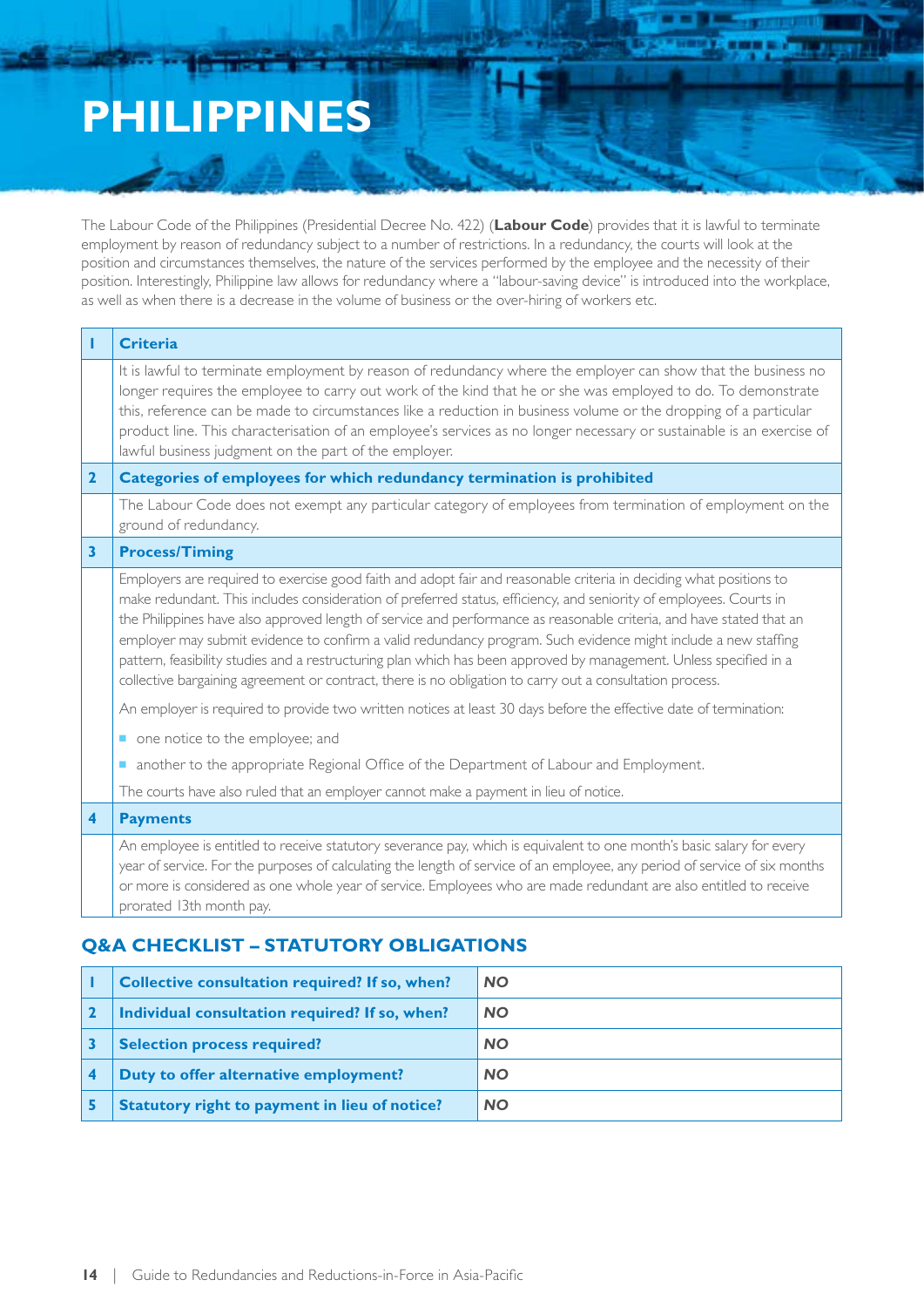## **Singapore**

It is lawful to terminate an employee's employment by reason of redundancy in Singapore, subject to any restrictions under the contract of employment and collective agreement (if any). The 2009 Tripartite Guidelines on Managing Excess Manpower (**Guidelines**) issued by the Ministry of Manpower (**MOM**) are used for guidance in redundancy situations and are commonly followed by employers in Singapore, but such Guidelines are not legally binding.

|              | <b>Criteria</b>                                                                                                                                                                                                                                                                                                                                                                                                                                                                                                                                                                                                                                                                                      |
|--------------|------------------------------------------------------------------------------------------------------------------------------------------------------------------------------------------------------------------------------------------------------------------------------------------------------------------------------------------------------------------------------------------------------------------------------------------------------------------------------------------------------------------------------------------------------------------------------------------------------------------------------------------------------------------------------------------------------|
|              | It is lawful to terminate an employee's employment by reason of redundancy. The MOM recognises a genuine<br>redundancy in a number of circumstances including:                                                                                                                                                                                                                                                                                                                                                                                                                                                                                                                                       |
|              | recession/economic downturn;<br>$\blacksquare$                                                                                                                                                                                                                                                                                                                                                                                                                                                                                                                                                                                                                                                       |
|              | high labour cost;<br>п                                                                                                                                                                                                                                                                                                                                                                                                                                                                                                                                                                                                                                                                               |
|              | high business costs other than labour cost;<br>$\blacksquare$                                                                                                                                                                                                                                                                                                                                                                                                                                                                                                                                                                                                                                        |
|              | streamlining of operations;<br>п                                                                                                                                                                                                                                                                                                                                                                                                                                                                                                                                                                                                                                                                     |
|              | automation/mechanisation/computerisation;                                                                                                                                                                                                                                                                                                                                                                                                                                                                                                                                                                                                                                                            |
|              | restructuring of business/company by reason of merger, take-over by another company; or outsourcing of functions.                                                                                                                                                                                                                                                                                                                                                                                                                                                                                                                                                                                    |
| $\mathbf{2}$ | Categories of employees for which redundancy termination is prohibited                                                                                                                                                                                                                                                                                                                                                                                                                                                                                                                                                                                                                               |
|              | Employers are prohibited from terminating the contract of a female employee on maternity leave. Further, where<br>any retrenchment notice is given to a pregnant employee within three months prior to her period of confinement,<br>additional payments may be due over and above any retrenchment benefit.                                                                                                                                                                                                                                                                                                                                                                                         |
| 3            | <b>Process/Timing</b>                                                                                                                                                                                                                                                                                                                                                                                                                                                                                                                                                                                                                                                                                |
|              | Any redundancy exercise should be implemented in consultation with a trade union (if the company is unionised).<br>There is no obligation to carry out a consultation process prior to redundancy, unless specified in the employment<br>agreement or collective agreement (if any), although it is generally advisable for an employer to hold a discussion<br>with an employee who is to be terminated by reason of redundancy. Employers should also notify the MOM<br>(Labour Relations & Workplaces Division) as soon as possible of their impending redundancy if a decision has<br>already been made.                                                                                         |
|              | The Employment Act (Chapter 91) (EA) applies to all employees in Singapore with the exception of employees<br>employed in a managerial or executive position (EA employees). In addition, employees (other than workmen)<br>whose basic salary is in excess of \$2,000 per month will also be excluded from the protection of certain provisions<br>of the EA (relating to rest days, working hours and other conditions of service). Under the EA, specific notice<br>periods must be provided to redundant employees. These range from one day's notice, for employees with less<br>than 26 weeks' service, to four weeks' notice, for employees with a length of service of more than five years. |
|              | Where a contract of employment provides for a notice period longer than the minimum periods prescribed in the<br>EA, this must be observed. The employer may choose to make a payment in lieu of notice if preferred.                                                                                                                                                                                                                                                                                                                                                                                                                                                                                |
| 4            | <b>Payments</b>                                                                                                                                                                                                                                                                                                                                                                                                                                                                                                                                                                                                                                                                                      |
|              | Currently, there is no general law which compels employers to provide a redundancy payment in Singapore.<br>However, payment will be subject to the terms of the employee's employment contract, employee manuals,<br>collective agreement or union agreements (if any) or the employer's past practices, which may establish an<br>entitlement to redundancy pay.                                                                                                                                                                                                                                                                                                                                   |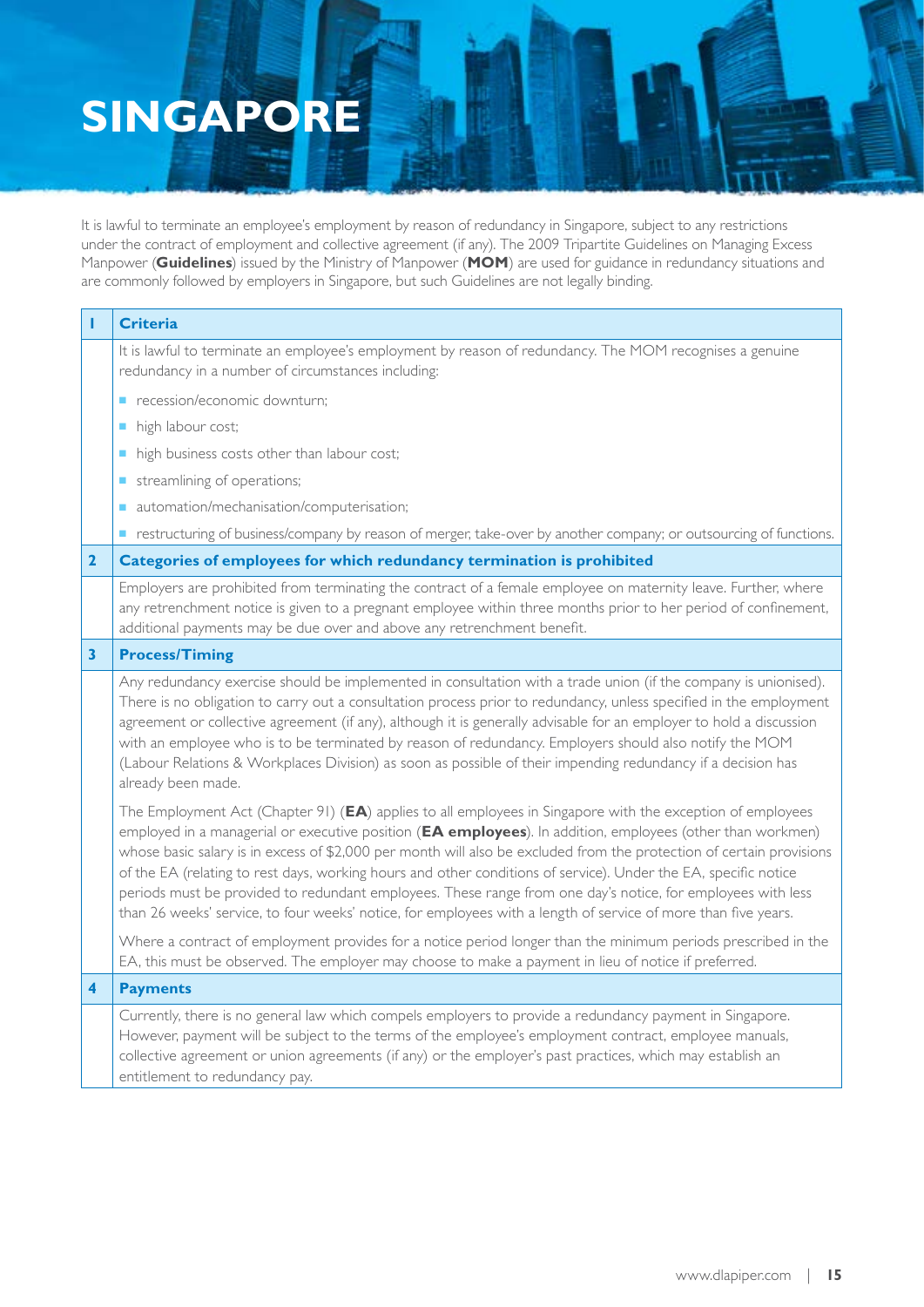|   | <b>Collective consultation required? If so, when?</b> | <b>NO</b>                                                                                                                                                                                                                                                                                                                |
|---|-------------------------------------------------------|--------------------------------------------------------------------------------------------------------------------------------------------------------------------------------------------------------------------------------------------------------------------------------------------------------------------------|
|   | Individual consultation required? If so, when?        | <b>NO</b>                                                                                                                                                                                                                                                                                                                |
|   | <b>Selection process required?</b>                    | <b>NO</b>                                                                                                                                                                                                                                                                                                                |
|   | Duty to offer alternative employment?                 | <b>NO</b>                                                                                                                                                                                                                                                                                                                |
| 5 | Statutory right to payment in lieu of notice?         | NO, but an employer can still pay in lieu of notice, even<br>if the employment contract does not expressly provide<br>for it. The payment due would be the salary due for the<br>remainder of the notice period being waived and/or any<br>other contractual entitlements under the contract or<br>collective agreement. |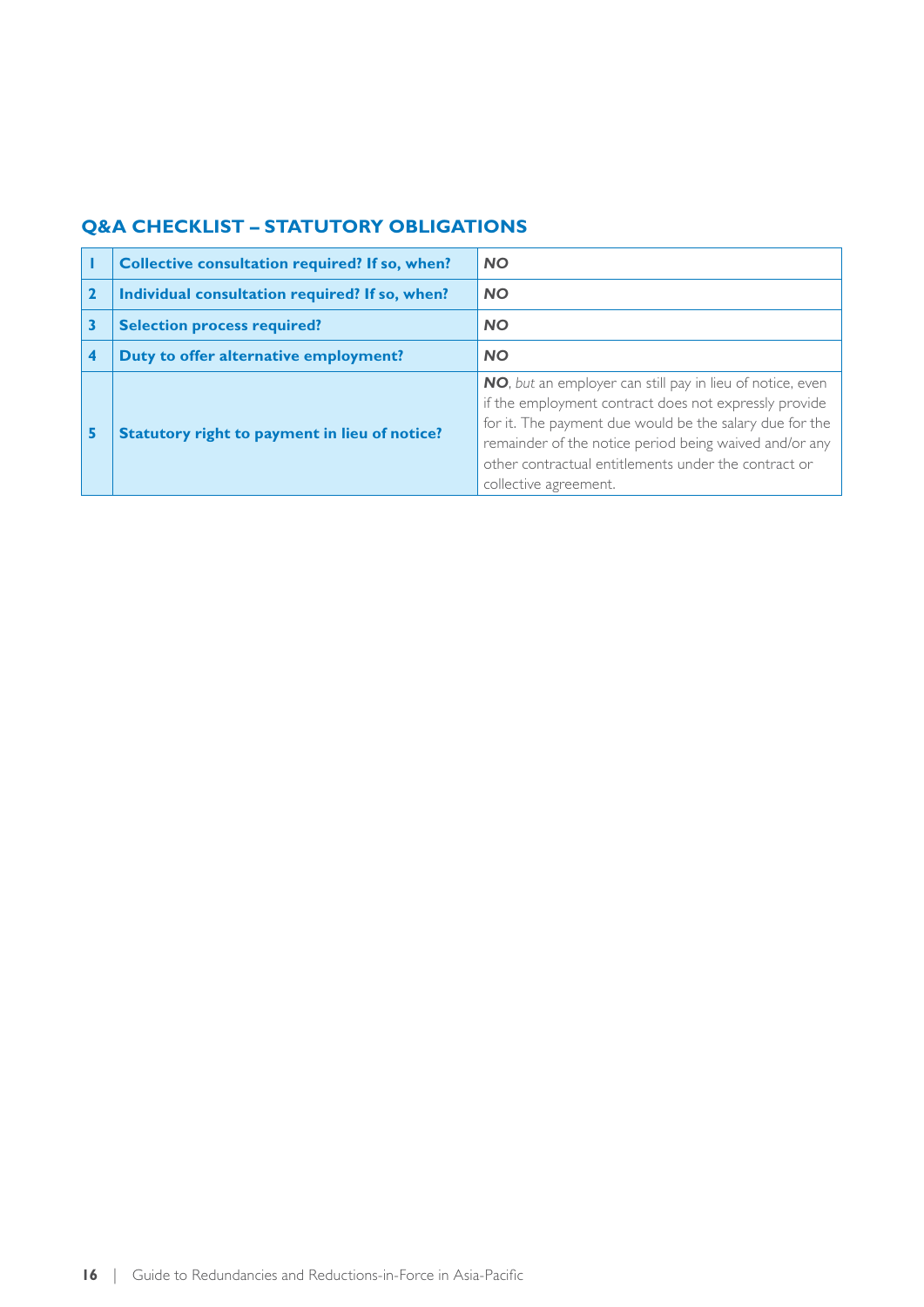## **Taiwan**

In Taiwan, there is no legislation governing redundancy, however, redundancy is recognised as a necessary termination. It is lawful to terminate an employee's employment if a change in the business nature requires a reduction in employees and the particular employee cannot be assigned to another suitable position.

| п                       | <b>Criteria</b>                                                                                                                                                                                                                                                                                                                                                   |
|-------------------------|-------------------------------------------------------------------------------------------------------------------------------------------------------------------------------------------------------------------------------------------------------------------------------------------------------------------------------------------------------------------|
|                         | Employers may terminate the employment of employees for redundancy only in the following circumstances:                                                                                                                                                                                                                                                           |
|                         | • where the employer is ceasing business or the ownership of the employer is being transferred;                                                                                                                                                                                                                                                                   |
|                         | where the employer suffers a loss or is curtailing business operations;                                                                                                                                                                                                                                                                                           |
|                         | • where the operations of the employer are suspended for more than one month due to force majeure (i.e. when<br>performance of contractual obligations are prevented by an event or circumstance outside the parties control);                                                                                                                                    |
|                         | • where the business nature of the employer has been altered, a reduction in the number of employees is<br>necessary, and there are no other suitable job openings for the redundant employees; or                                                                                                                                                                |
|                         | • where the employee is proven to be incapable of carrying out the work assigned to him/her.                                                                                                                                                                                                                                                                      |
|                         | Depending on the contracts, certain managers may be under "mandate" agreements, in which case they may be<br>terminated at any time in accordance with the terms of the "mandate" agreement.                                                                                                                                                                      |
| $\mathbf{2}$            | Categories of employees for which redundancy termination is prohibited                                                                                                                                                                                                                                                                                            |
|                         | There are no categories of employees that cannot be terminated by reason of redundancy. However, in line<br>with Taiwan Labour Standards Act (LSA) requirements that the termination be a last resort, employees cannot<br>be terminated if the intention is to simply hire them back as independent contractors or to hire others as<br>independent contractors. |
| 3                       | <b>Process/Timing</b>                                                                                                                                                                                                                                                                                                                                             |
|                         | Under the Mass Layoff Protection Act, an employer must provide 60 days' notice to affected employees and<br>engage in discussions within 10 days' of notifying affected employees of redundancy plans. Where an employer is<br>required to give notice of termination of non-fixed term employment, the following notice periods apply:                           |
|                         | ■ for an employee with more than three months but less than one year of service, 10 days' notice;                                                                                                                                                                                                                                                                 |
|                         | • for an employee with more than one year but less than three years' service, 20 days' notice; and                                                                                                                                                                                                                                                                |
|                         | for an employee with more than three years' service, 30 days' notice.                                                                                                                                                                                                                                                                                             |
|                         | An employee is also entitled to paid leave of up to two working days per week during the notice period for the<br>purpose of finding a new job. The employer may choose to make payment in lieu of the notice period.                                                                                                                                             |
| $\overline{\mathbf{4}}$ | <b>Payments</b>                                                                                                                                                                                                                                                                                                                                                   |
|                         | Employers are required to make severance payments within 30 days of termination of employment. The amount payable<br>to a redundant employee will depend on whether the employee is a participant in the pension scheme under the Labour<br>Pension Act (LPA employees).                                                                                          |
|                         | For LPA employees, severance pay is calculated at the rate of one month's pay for each year of service prior to<br>commencing participation in the new pension scheme; and one half month's pay for each year of service thereafter.<br>For non LPA employees, severance pay is calculated as one month's pay for each year of service.                           |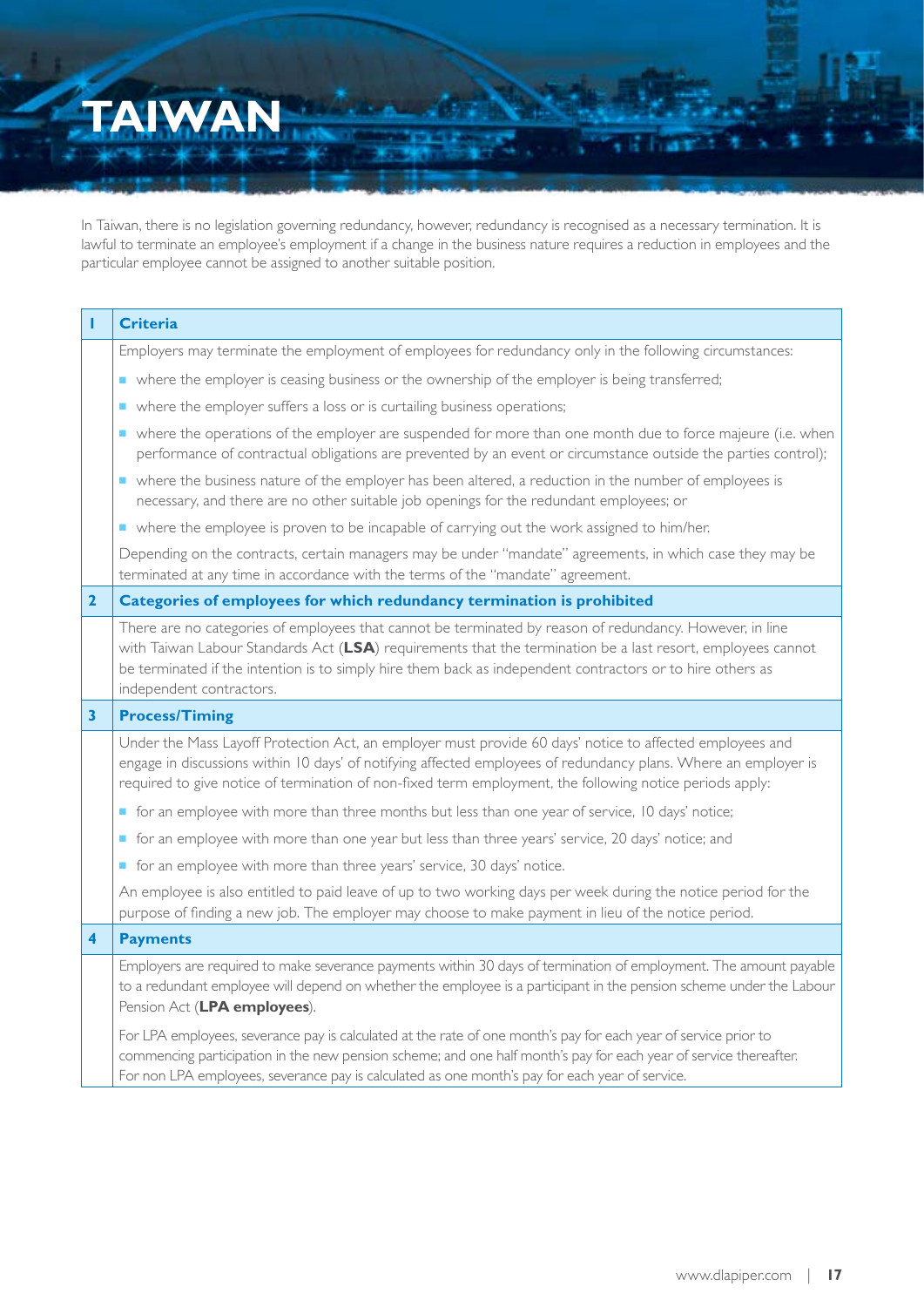|   | <b>Collective consultation required? If so, when?</b> | <b>YES</b> , where there is a mass redundancy, a consultation<br>process with all employees in the same department or<br>business unit may be required. |
|---|-------------------------------------------------------|---------------------------------------------------------------------------------------------------------------------------------------------------------|
|   | Individual consultation required? If so, when?        | <b>NO</b>                                                                                                                                               |
|   | <b>Selection process required?</b>                    | <b>NO</b>                                                                                                                                               |
|   | Duty to offer alternative employment?                 | <b>NO</b>                                                                                                                                               |
| 5 | Statutory right to payment in lieu of notice?         | <b>YES</b> , as provided by the LSA. The calculation of<br>payment will be pro rata based on the employee's<br>monthly wage.                            |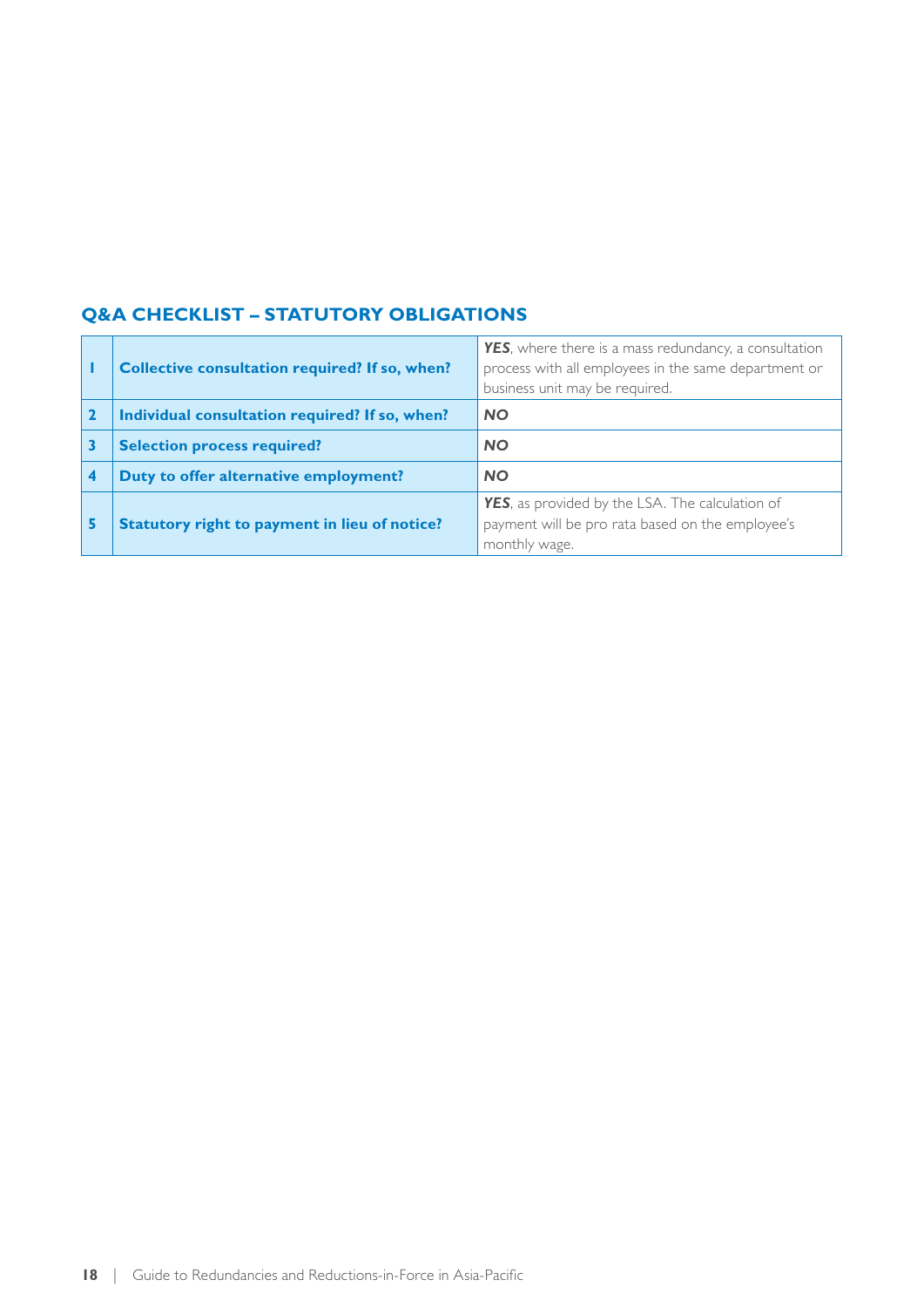### **Thailand**

In Thailand, the Labour Protection Act (No. 2) (1998) regulates termination of employment and is applicable for redundancy situations. The Labour Protection Act contains provisions relating to suspension, dismissals for cause, notice requirements and explains when an employer is liable to pay severance payments to their employees.

| т                       | <b>Criteria</b>                                                                                                                                                                                                                                                                                                                                                                            |  |
|-------------------------|--------------------------------------------------------------------------------------------------------------------------------------------------------------------------------------------------------------------------------------------------------------------------------------------------------------------------------------------------------------------------------------------|--|
|                         | While Thai statutory law does not expressly provide that redundancy is a fair reason for termination, Thai courts<br>have recognised redundancy as a lawful ground for terminating employment where the employer can demonstrate<br>that it has sufficient justification to do so. Reorganisation, due to an economic situation, is likely to be considered<br>"sufficient justification". |  |
| $\overline{2}$          | Categories of employees for which redundancy termination is prohibited                                                                                                                                                                                                                                                                                                                     |  |
|                         | Employees who are members of a welfare committee cannot be terminated by reason of redundancy. A welfare<br>committee is a committee comprising of five employees set up under the Labour Relation Act who have authority<br>to represent other employees in negotiating the terms and conditions governing an employee's employment<br>relationship.                                      |  |
| $\overline{\mathbf{3}}$ | <b>Process/Timing</b>                                                                                                                                                                                                                                                                                                                                                                      |  |
|                         | An employer must give written notice of termination to an employee at least one whole payroll period in advance<br>(but not more than three months in advance), unless the employer is making a payment in lieu of notice. Where<br>the employment contract provides a different notice period, this will apply instead.                                                                   |  |
| $\overline{\mathbf{4}}$ | <b>Payments</b>                                                                                                                                                                                                                                                                                                                                                                            |  |
|                         | Severance payments are to be paid with reference to an employee's years of service:                                                                                                                                                                                                                                                                                                        |  |
|                         | 30 days' pay for employees with at least 120 days but less than 1 years' service;<br>П                                                                                                                                                                                                                                                                                                     |  |
|                         | 90 days' pay for employees with at least I year but less than 3 years' service;<br>П                                                                                                                                                                                                                                                                                                       |  |
|                         | 180 days' pay for employees with at least 3 years but less than 6 years' service;<br>П                                                                                                                                                                                                                                                                                                     |  |
|                         | 240 days' pay for employees with at least 6 years but less than 10 years' service; and                                                                                                                                                                                                                                                                                                     |  |
|                         | 300 days' pay for employees with at least 10 years' service.                                                                                                                                                                                                                                                                                                                               |  |
|                         | An employer is required to pay an extra 60-days' pay as payment in lieu of notice in the event of termination as a result<br>of the improving or restructuring of the organization or operation.                                                                                                                                                                                           |  |

|   | <b>Collective consultation required? If so, when?</b> | <b>NO</b>                                                                                                                                                                                  |
|---|-------------------------------------------------------|--------------------------------------------------------------------------------------------------------------------------------------------------------------------------------------------|
|   | Individual consultation required? If so, when?        | <b>NO</b>                                                                                                                                                                                  |
|   | <b>Selection process required?</b>                    | <b>NO</b>                                                                                                                                                                                  |
|   | Duty to offer alternative employment?                 | <b>NO</b>                                                                                                                                                                                  |
| 5 | <b>Statutory right to payment in lieu of notice?</b>  | YES, assuming that the relevant employee is paid<br>monthly, the payment in lieu of notice would be at least<br>one month's pay, and could be up to (one day short of)<br>two months' pay. |